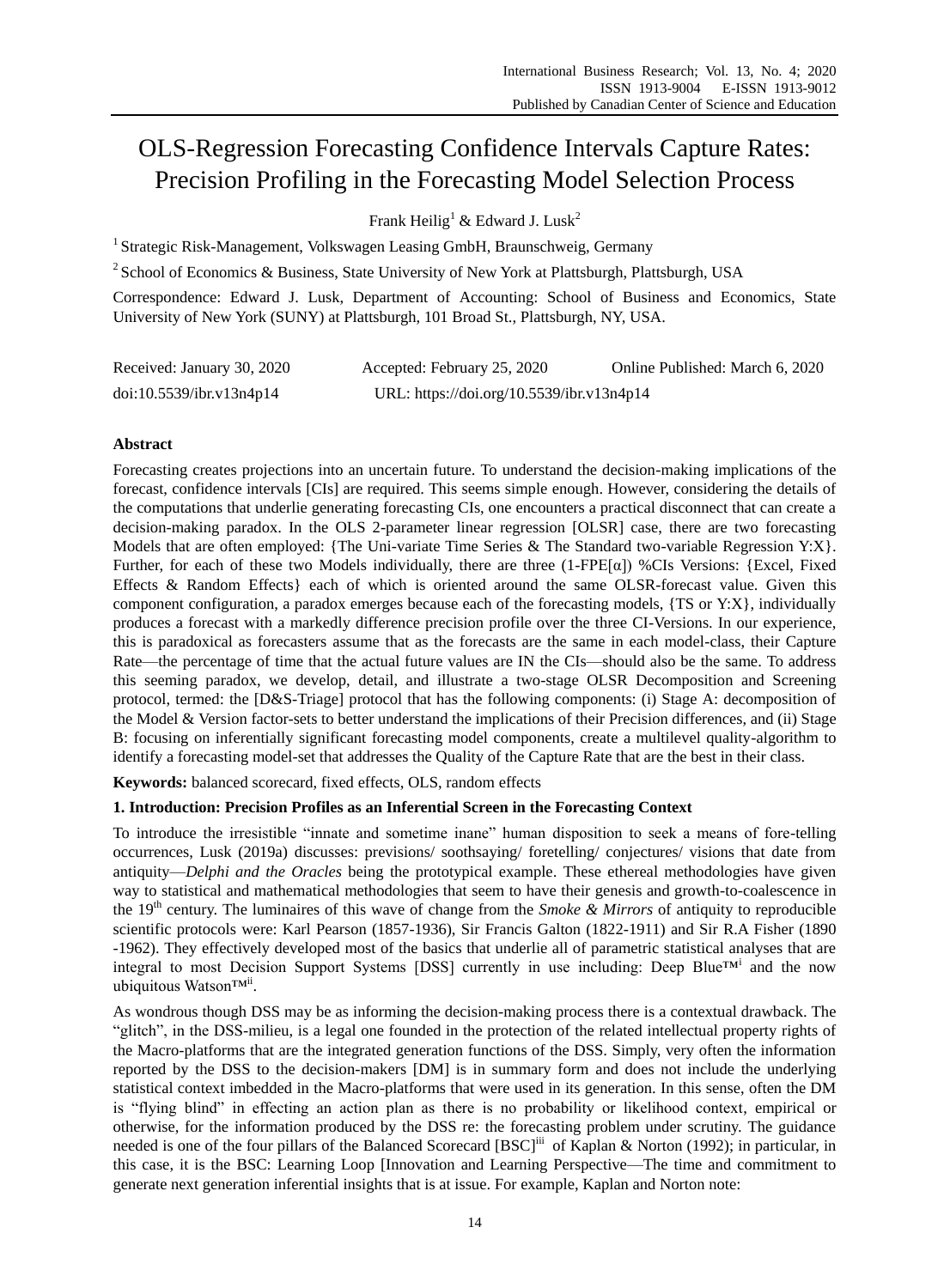During a year-long research project with 12 companies at the leading edge of performance measurement, we devised a "balanced scorecard"—a set of measures that gives top managers a fast but comprehensive view of the business. The balanced scorecard includes financial measures that tell the results of actions already taken. And it complements the financial measures with operational measures on customer satisfaction, internal processes, and the organization's innovation and improvement activities—operational measures that are the drivers of future financial performance.

Of the four pillars of the BSC, the one that we have selected as critical in the forecasting context is the Innovation and Learning Perspective. This begs the critical question: How can the organization continue to improve and create value in the forecasting context? This is the BSC "Learning Loop" that we will address in this research report. Simply, the learning loop is the essential way that the organization learns and adapts to focus on measures that have the best chance of providing relevant and reliable Intel to move the organization effectively and efficiently into the future.

The simple idea for this BSC-platform is that experimental inferential designs that are used in informing decision-making situations need to be transparent so decision-makers could learn from the past and fine tune decision-making for the future. This is the point of departure of our study. Following, we will:

1. Discuss the importance of creating empirical likelihood information in the forecasting-milieu for selecting a forecasting model. For illustrative guidance, we have adopted a market-trading context from the S&P500.

2. Detail and illustrate the three standard OLS two-parameter linear Regression [OLSR] 95% Confidence Interval models often incorporated into many DSSs that produce OLSR Confidence Intervals [CIs]—i.e., a statistical likelihood context for the forecasts; specifically, the Excel & Fixed Effects & Random Effects CI-Versions will be detailed,

3. Present the standard OLSR-Model forms: [Y:X]—where the Y-variate to be forecasted is conditioned by the X-variate, and the Time Series form: [TS] where the Y-variate "speaks for itself and is time-indexed, t, over the Panel". Each of these two models generates the three above mentioned 95%CIs,

4. Introduce a Modeling Protocol to aid decision-makers [DM] in selecting the forecasting modeling forms that are the best in the class of the OLSR-models tested. This protocol is called: The OLSR Decomposition and Screening protocol, termed: the [D&S-Triage] protocol. There are two Stages for this protocol. *Stage A*: The Decomposition of the OLSR- [Model & Version]-component set regarding relative precision, and *Stage B* for the inferentially significant OLSR-components from *Stage A*, a multilevel quality-sensitive algorithm is suggested and parameterized to evaluate the *Quality* of the respective 95%CI *Capture* Rates,

5. The [D&S-Triage] protocol is illustrated for an accrual of firms from the S&P500; the forecasting context selected is a very challenging forecasting context introduced by Lusk & Halperin (2015) and Lusk (2019b) where forecasts are produced and evaluated after Panel trajectory turning points, and

6. Suggest further research possibilities for the forecasting domain.

## **2. The Inferential Morass: The Forecasting Context and an Empirical Analytic Suggestion**

## *2.1 Overview*

We offer, to motive this research report, that there is a dearth of information on the use of the precision of forecasting CIs as a variable of interest in forming a protocol for selecting particular forecasting models—*this is the lacuna to be addressed in our research report*. We found this lacuna surprising as more than 30 years ago Makridakis, Hibon, Lusk & Belhadjali (1987) [MHLB] offered a very comprehensive set of empirical profiles from the groundbreaking M-study [Makridakis et al. (1982)] on the nature of the capture rates for more than 30 forecasting models. One would have expected that such comprehensive and detailed information would have spawned interest in using CI-precision as a/the/ [at least one] of the selection criterion of identifying forecasting models that outperform others tested—a best in class-set. However, that does not seem to be the case, as a search using: ProQuest™, ABI-Inform™, and Business Source Complete™ for the search terms:

{Forecasting Confidence Intervals & [{Stock Markets OR Economic} & {Precision Decision Making OR Scoring Protocols}

yielded only five references, three of which are certainly interesting as a contextual setting<sup>iv</sup> for this research report; however, none of these offered detailed precision-based empirical protocols or suggestions to inform the decision-making process regarding using precision in identifying forecasting models that are best in the class tested.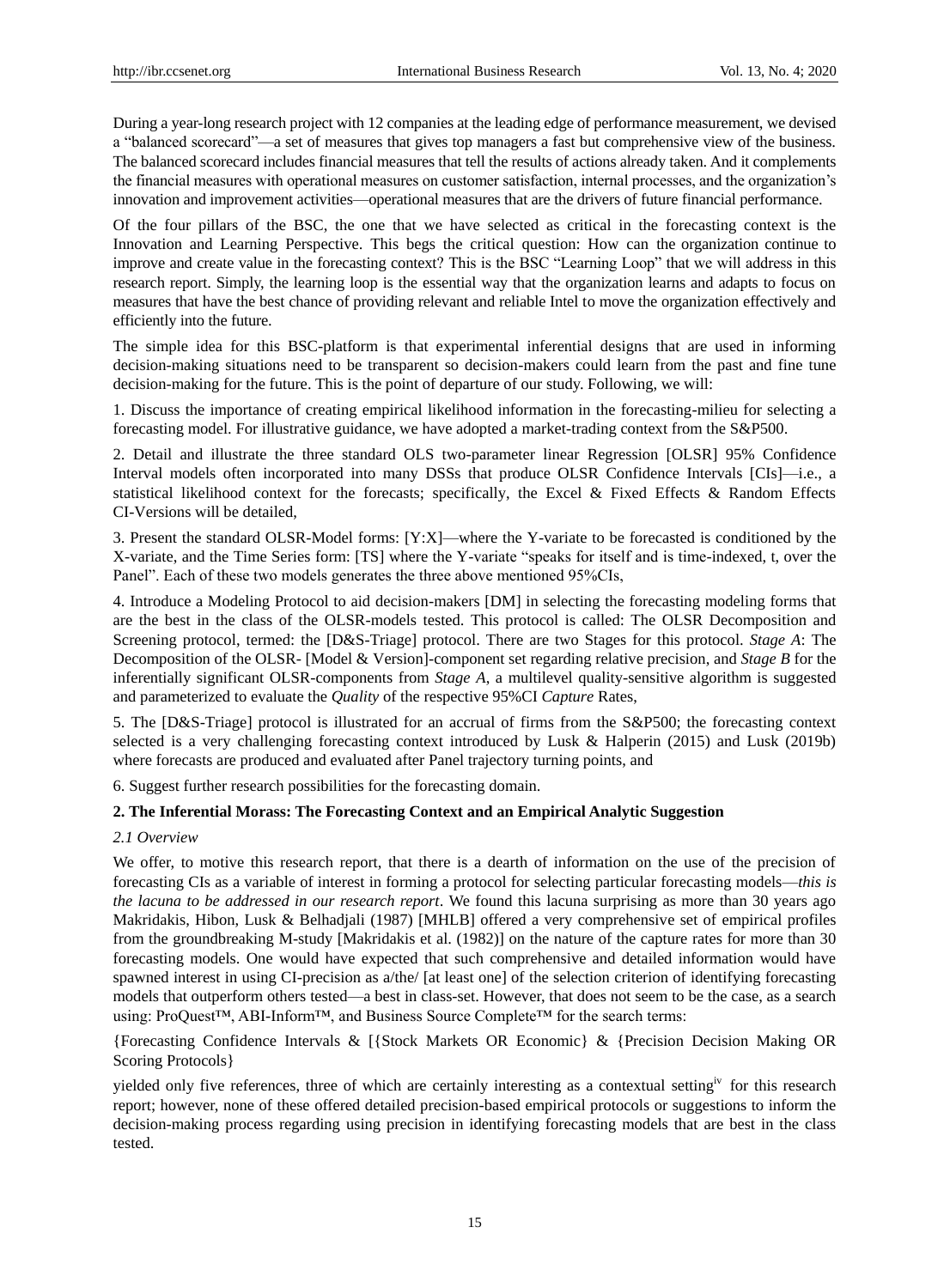## *2.2 Illustration*

At this point, it would be instructive, actually essential, to probe the two-stage modeling form of the [D&S-Triage] to better understand the important implication of precision differences in the forecasting context. The inferential information that is required in the forecasting context is the likelihood of a reasonable range for the forecast. These are the confidence or capture intervals, [hereafter: CIs], for the forecast that offer the gambling odds for the values of the population expectation from the specific "Random-Panel" selected. This being the case, if different "standard" forecasting models have different CI-versions, then this could create an inferential decision-making conundrum. An illustration will elucidate the nature of the likelihood precision conundrum that is due to the three CI-Versions: {The Excel-CIs [E]; The Fixed Effects-CIs [F]; The Random Effects-CIs [R]} of the two standard OLSR models.

Here we will use an actual firm traded on the S&P500: Cummins, Inc. [CMI: <https://www.cummins.com/> 1June2006]. We will detail all the following computations as well as the various components of the testing design in the next section of this research report. Assume the forecasting model is a Times Series. Following is the line-orientation of the {Excel [E], Fixed Effects [F] & Random Effects [R]} CIs. According to Gaber & Lusk (2017) and Lusk (2017), considering the assumptions underlying the production of the CIs, the orientation that one usually expects is:

#### *Schematic A*

[--------------E[LL]----*F[LL]*----R[LL]---------Frc[E,F&R]--------- R[UL] ----*F[UL]*----E[UL]|-----------]

Where, LL indicates the Lower Limits of the 95%CIs, UL the respective Upper Limits, and Frc the Forecast Value.

For the CMI dataset the actual values are:

#### *Schematic B*

[--------------117.21----*125.92*----132.65---------[141.36]---------150.07----*156.80*----165.50--------------]

The forecast [Frc] for all three models is the same, excepting rounding, as the average of the three CIs indicates:

AVERAGE [117.21; 165.50] = AVERAGE [125.92;156.80] = AVERAGE [132.65; 150.07] = 141.36.

Precision Intervals: E[24.1\*] F[15.4] & R[8.7]

## $*[(165.50 - 117.21)/2] = 24.145$

Assume that the DM is using a DSS that accepts a TS-Panel from the CMI and then generates a 95% CI that will/[could be used] in forming a stock trading strategy. However, as is usually the case, the DSS produces these 95%CIs but does not report (i) the statistical context or (ii) assumptions upon which the computations are based and (iii) there is no related Capture Rate information created. Therein lies the morass. Using Schematic B the conundrum is evident. It will be the case that the Capture Rate will be directly related to the Precision. If the decision-maker just uses that Capture Rate to select the forecasting model for future use, the Excel Version most always will be the preferred choice—it is the widest so it captures relatively more of the future values. What is needed is the Quality of the Capture Rate vis- $\lambda$ -vis the relative Precision. Also see: Chen & Chen (2016). Therefore, the judgement of the forecaster re: the forecasting problem at hand considering the Quality of the Capture Rate is needed to provide a logical platform for selecting the forecasting configuration that is the best in the class after considering the Precision of the CIs. Although this sounds logical it is more complicated than it appears. The reason for this is that precision is impacted by: (i) the nature of the Panel, and (ii) the appropriateness of the assumptions underlying the statistical configuration of the CIs that is used in the forecasting problem. In order to make a logical inferential choice, one needs to create an inference profile-set for the various components of the forecasting models under consideration, the basic information of which is:

The relative Precision—specifically, the precision benchmarked by the forecast, and

The respective Capture Rates scored by the DM for their Quality.

By analyzing the actual/empirical inference profile sets as conditioned by the nature of the components of the forecasting models, the forecaster can arrive at a model configuration that performs best in the class of models tested—i.e., an empirical triage protocol in the inferential set tested. Thus, the focus of this research report is to detail:

How Precision & Models & CI-Versions & Capture Quality all need to be evaluated in making an intelligent selection of a best in class forecasting model.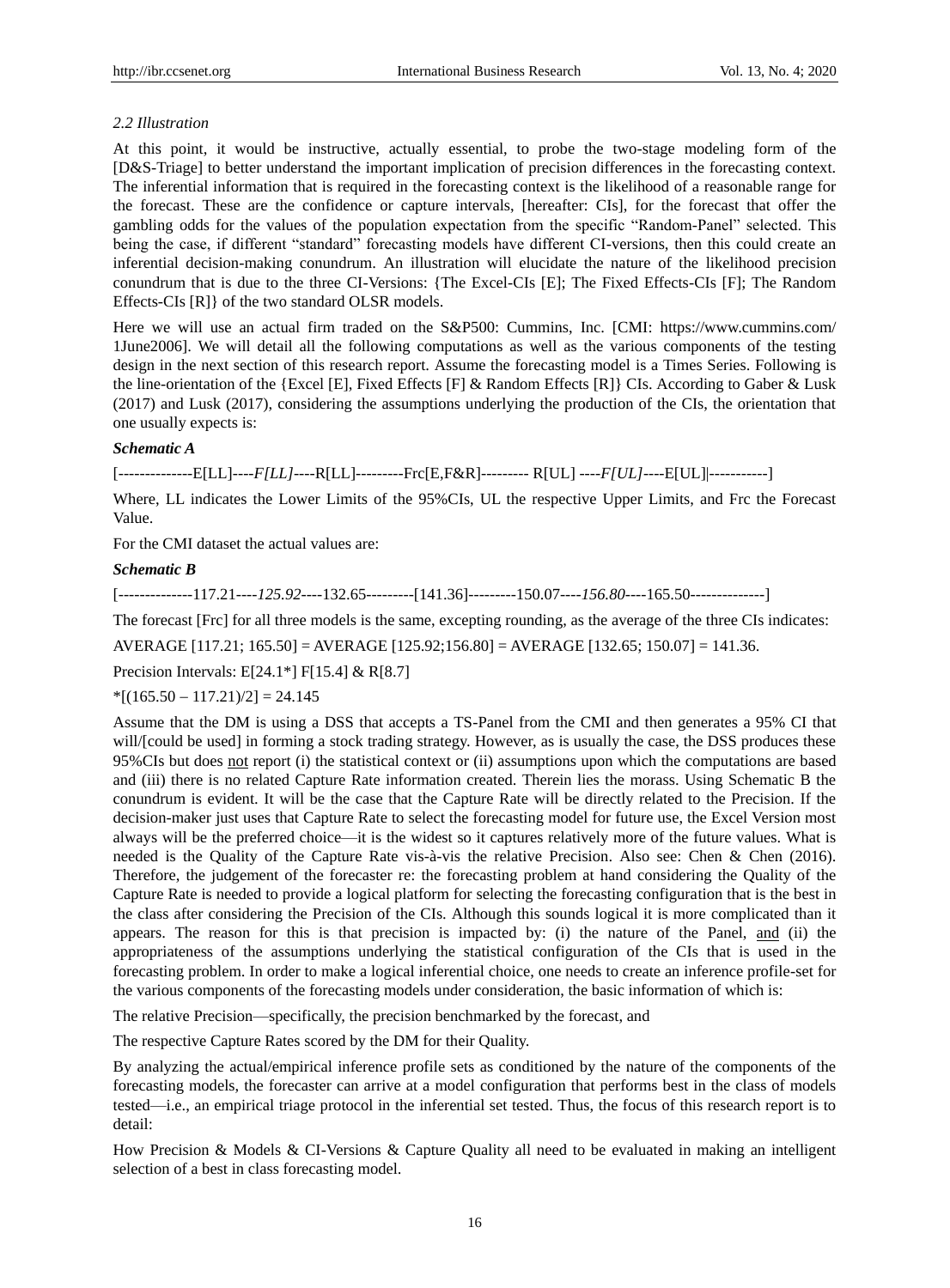## *2.3 Statistical Caveat*

This empirically based protocol-focus is a practical alternative to the following "Theoretically Correct CI-selection Protocol<sup>v</sup>": The Forecaster should/must ascertain: (i) the likely statistical profile of the selected Panel segment vis-à-vis the population set—this could be parametrically Ergodic or Non-Ergodic in the usual four statistical moments, and, for robustness, one must also consider appropriate non-parametric alternatives, (ii) then, specify how this sampled "Ergodic" profile set relates to the statistical inferential assumptions of the generating functions of the CIs underlying each of the six components of the Models & Versions, and (iii) finally, based upon these likelihood assumptions & context fit, select the best, usually likelihood,—in the class—Model&Version&CIs protocol. Based upon our decades of experience in the forecasting milieu, we offer that in the history of humanity to date no forecaster engaged in the practice of forecasting has ever followed such a protocol; simply, forecasters rarely have sufficient time, not to mention the expertise, to effect such analyses, and there are no DSSs, of which we are aware that provide such details. For this reason, we offer that the [D&S-Triage] to be detailed in this research report is a practical alternative to profiling the Assumptions and Panel-Context fit to arrive at the likelihood match for selecting the Model and CI configuration. Following, we will discuss how these various components can be woven into an empirical inferential protocol to select a CI-forecasting set to inform the forecasting-model selection process as required in the BSC re: The evolution of the next generation.

## **3. The Research Montage: The Forecasting Context**

#### *3.1 Overview*

In this research report, we will assume that the forecasting model class of choice is the OLS two-parameter  $\lceil \alpha \rceil$ . Intercept and β: Trend] linear Regression model [OLSR]. In this class there are two models that are usually considered the standard fare: Time Series models, where the X-variate is the time index, and the Y:X Model where the X-variate is a conditioning variate for the Y-independent variate. These are noted respectively as:  $\{TS \& Y:X\}$ . For each of these two models there are three (1-α)%CIs versions: {The Excel, The Fixed Effects & The Random Effects}. Without loss of generality, we will use the 95% CIs as this is the default in many DSS as well as in the Audit context. We will present these Models and Versions in detail and illustrate them using the following Cummins™, Inc. data Panel

Cummins, Inc. [CMI:<https://www.cummins.com/> S&P500 TS[t=1]:1June2006]. We will use the first ten Panel values in the OLSR-fitting and for the 95% CIs. Thus, the three S&P500 values in italics:  ${Y_{i:1,1,1,2,13}}$  are holdback-prices and may be used to evaluate the Capture Rate of the 95% CIs; the bolded value is the Turning Point [TP] identified using the Lusk & Halperin (2015) Screen. Note: after the TP the trajectory of the CMI-Panel changes dramatically. Thus forecasting after a TP will be a challenging test of forecasting acuity.

| 110.21 | 122.75<br>ر د د د د | 117    | 14.82       | 19.23<br>ر ے . د . | 126.98 | 119.92 |
|--------|---------------------|--------|-------------|--------------------|--------|--------|
| 134.56 | 134.6               | 144.72 | 12.16<br>O2 | 94.23              | 101.21 | N/A    |

Table 1. CMI: S&P500 Panel, n=10: Realizations [Italics, n=3]

For the CMI:X-variate, we have the matched time period values for the Capital Cube Price Latest [CCPL®] of the Capital Cube Market<sup>TM</sup> Navigation [CCMN] platform<sup>vi</sup>. We selected this conditioning variable to form the Y:X-version as it is one of the principal variables in the CCMNP. Specifically, the first ten values are used in the: OLSR  $[ Y | S\&P500] = X [CCPL]$ .

| 66.2694  | 63.21489 | 53.15605 | 55.6082 | 60.63303 | 54.22442 | 57.32492 |
|----------|----------|----------|---------|----------|----------|----------|
| 52.59557 | 50.47699 | 34.04416 | N/A     | N/A      | N/A      | N/A      |

#### *3.2 Regression Models & 95%CI Versions*

 $T_{\text{max}} = 2.5$  CMI,  $T_{\text{max}} = 2.5$ 

Following are the three frequently used CI-variations of the two OLSR models regarding the creation of 95% Confidence Intervals [CIs].

3.2.1 OLSR inference from the Excel Parameter Range Model

The Excel Regression functionality forms a "wide-covering" confidence interval. See Lusk (2017) and Gaber  $\&$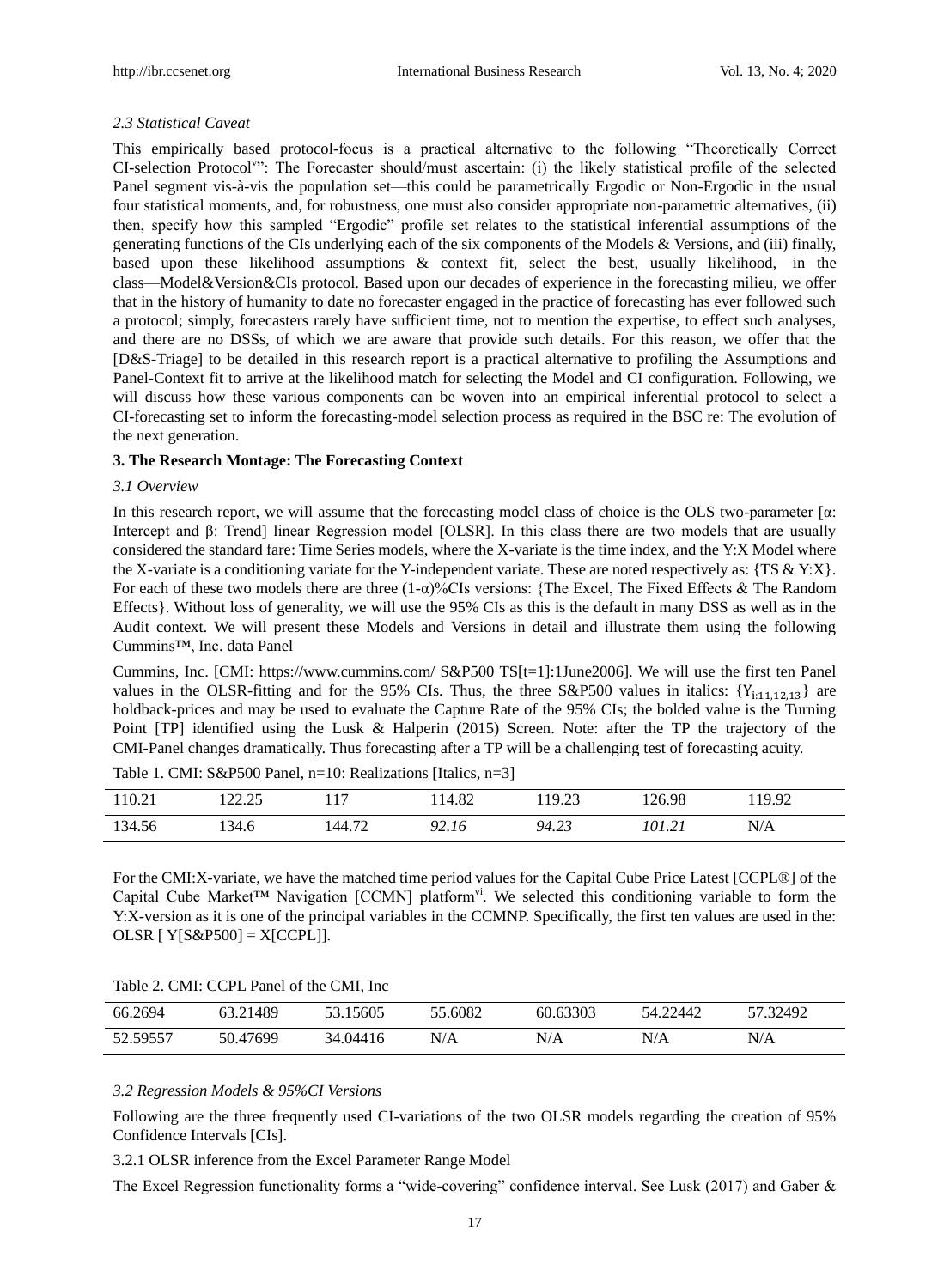Lusk (2017). These 95%CIs are effectively extreme case CI-scenarios as they are produced from the crisp-end-point parameters of the 95% CI for the intercept and the slope jointly. Here we offer the following notation:

Extreme Left Side [Lower-Limit [LL]] 95% Boundaries:

$$
\hat{Y}_{LowerLimit:(t=(N+1,2,3))} = [\hat{\alpha}_N - [t_{\frac{\alpha}{2}} \times s_{\epsilon(\alpha)}]] + [\hat{\beta}_N - [t_{\frac{\alpha}{2}} \times s_{\epsilon(\beta)}]] \times [V]
$$

Extreme Right Side [Upper-Limit [UL]] 95% Boundaries:

$$
\hat{Y}_{UpperLimit(t=(N+1,2,3))} = [\hat{\alpha}_N + [t_{\frac{\alpha}{2}} \times s_{\epsilon(\alpha)}]] + [\hat{\beta}_N + [t_{\frac{\alpha}{2}} \times s_{\epsilon(\beta)}]] \times [V]
$$

Where:  $\hat{\alpha}_N$  &  $\hat{\beta}_N$  are the intercept & slope of the OLSR;  $s_{\epsilon(1)}$  is the respective standard error,  $t_{\frac{\alpha}{2}}$  is the t-statistic for inference for the two-tailed 95% CI that has  $df = [N-2]$ ; N is the last time index in the data-stream—in our study 10. *V* is either: V: {N+[1,2,3]}, which is the case for the TS model; or for the Y:X [CCPL] model where the last three CCPL values are derived from the TS: Y[CCPL]:X. These CCPL-projections are noted as: V:  $\{C CPL_{i:11,12,13}\}$  and are used to form the S&P500 Y-projections. [Note: The Bolded values following directly are for the TS-Model and were used in *Schematic B*.]

The TS-version of the 95%CIs for the CMI-dataset are:

Extreme Left Side [Lower-Limit [LL]] 95% Boundary for the first projection horizon [H1] is:

$$
\hat{Y}_{LowerLimit:(t=(N+1))} = [107.5 - 2.3 \times 3.8]] + [3.1 - 2.3 \times 0.6]] \times [10 + 1]
$$

$$
\hat{Y}_{LowerLimit:(t=(N+1))} = 117.21
$$

Extreme Right Side [Upper-Limit [UL]] 95% Boundary for the first projection horizon [H1] is:

$$
\hat{Y}_{UpperLimit(t=(N+1))} = [[107.5 + 2.3 \times 3.8]] + [3.1 + 2.3 \times 0.6]] \times [10 + 1]
$$

$$
\hat{Y}_{UpperLimit:(t=(N+1))} = 165.50
$$

Y:X-version of the 95% CIs [Using the TS projections of the CMI of: [H1=42.0; H2=39.7 & H3=37.3]] are: Extreme Left Side [Lower-Limit [LL]] 95% Boundary for the first projection horizon [H1] is:

$$
\hat{Y}_{LowerLimit:(t=(N+1))} = [179.7 - 2.3 \times 13.1]] + [-1.0 - 2.3 \times 0.2]] \times [42.0]
$$

 $\hat{Y}_{LowerLimit:(t=(N+1))} = 84.4$ 

Extreme Right Side [Upper-Limit [UL]] 95% Boundary for the first projection horizon [H1] is:

$$
\hat{Y}_{UpperLimit(t=(N+1))} = [[179.7 + 2.3 \times 13.1]] + [-1.0 + 2.3 \times 0.2]] \times [42.0]
$$

$$
\hat{Y}_{UpperLimit:(t=(N+1))} = 190.27
$$

#### 3.2.2 OLSR inference from the Expected Random & Fixed Effects Model

The OLSR assumption, in this case, is that there is a random sampling possibility from a well-defined population of variable data streams of realizations, i.e., a population set of:  $\{Y_t^l : l = \text{Firm Index where } l \text{ is large}\}\$  which constitutes a large blocked or stratified group of "like" firms or repeated bootstrapped Panel sets of sufficient size. In this case, the forecaster believes that the sample estimate and the related CIs are formed under the expectation,  $E[Y_t^l]$ , i.e., *the forecast of the mean* of  $Y_t^l$ ; this is termed the Random Effects [RE] assumption. Experience suggests that the RE assumption is possible though not likely in many forecasting situations context. In a market-Panel collection such as NAICS or SIC groups, the RE event is not unrealistic. Nevertheless, in the service of completeness, the confidence interval for the client value in the RE context for the TS model is for H1:

$$
\hat{Y}_{(t=N+1)} \pm t_{\frac{\alpha}{2}} \times s_{\epsilon} \times \sqrt{\frac{1}{N} + \frac{[[(N+1)-\overline{N}]^2]}{S_{tt}}}
$$

Where:  $\hat{Y}_{(t=N+1)}$  is the value of the fitted regression projected for the next X-index time-point [H1] or  $N+1$ using the parameters produced from the OLSR fit for the N data points;  $S_{tt} = [\sum t^2 - [[\sum t]^2]/N]$ ;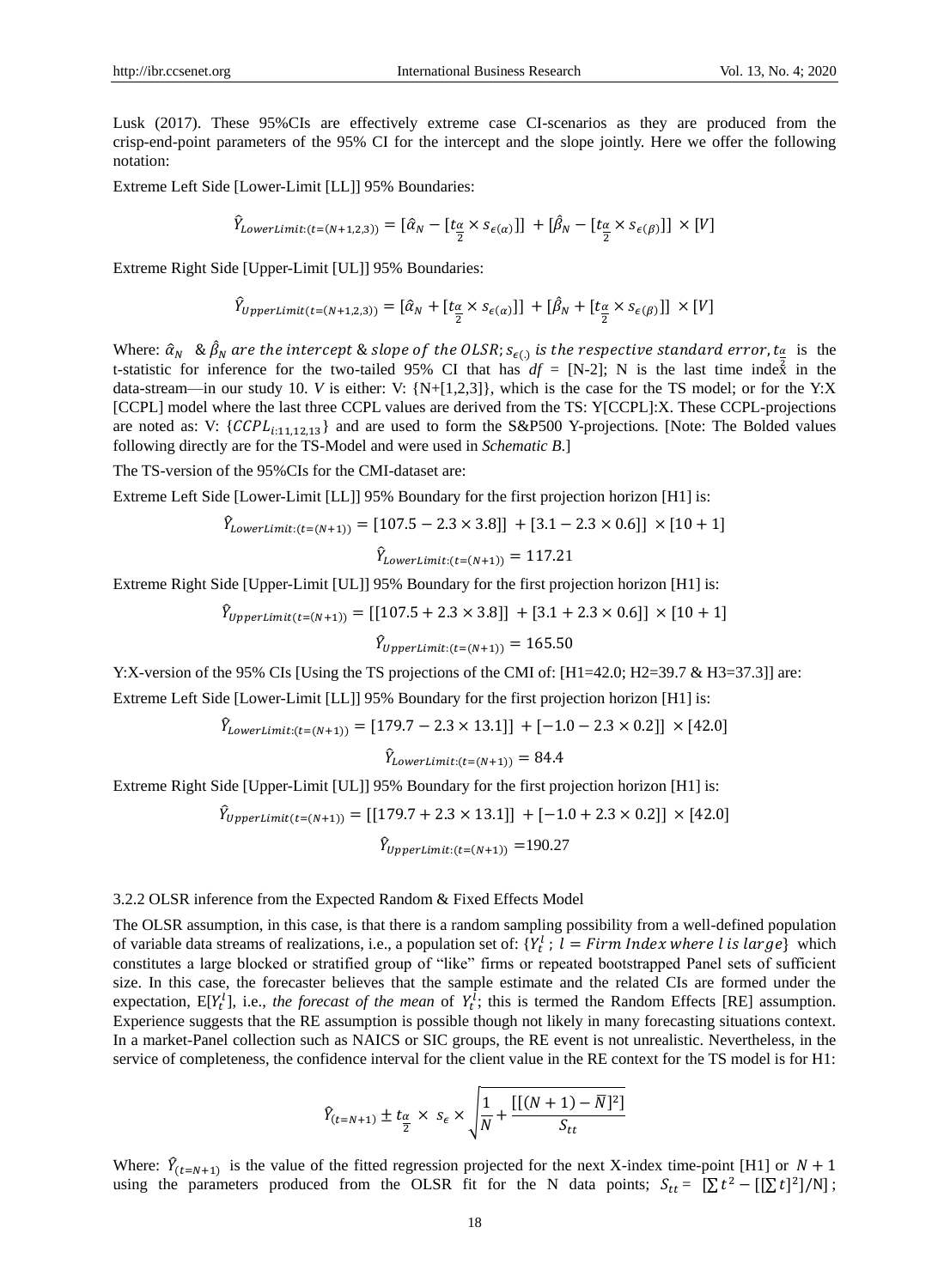$s_{\epsilon}$ =OLS[N]: $MSE^{1/2}$ ; and  $\overline{N}$  is the Mean of the time index for the N data points.

For the Y:X version,  $H1[CCPL_{11}]$  is:

$$
\hat{Y}_{(t=N+1)} \pm t_{\frac{\alpha}{2}} \times s_{\epsilon} \times \sqrt{\frac{1}{N} + \frac{[[(CCPL_{11}) - \overline{CMI}]^2]}{S_{xx}}}
$$

Where:  $\hat{Y}_{(t=N+1)}$  is the value of the fitted regression projected for the next X-index time-point H1, using the parameters produced from the OLSR fit for the CMI-data points;  $S_{xx} = [\sum x^2 - [[\sum x]^2]/N]$ ;  $s_{\epsilon}$ =OLS[N]:*MSE<sup>1/2</sup>*; and  $\overline{CMI}$  is the Mean of the CMI-values use to fit the regression; and H1 is the first point after the last data point used in the regression.

## 3.2.3 OLSR Inference from the Fixed Effect Projection

The assumption is that the object of interest is the  $j<sup>th</sup>$  firm with a single set of data stream realizations: i.e., the set of:

$$
\{Y\}^i\};\ j = a\ particular\ firm\ Index\ over\ all\ l\ firms\}
$$

Where this j<sup>th</sup> Firm has longitudinal dummy-variable integrity from all of the other firms in the population and so the projection is not the average of all the firms but only for that  $i<sup>th</sup>$  firm. In this case, and given the usual assumptions rationalizing the OLSR of the time-series, the confidence interval for the extrapolation for the next point in the firm time stream is:

Specifically\*, 
$$
\hat{Y}_{(t=N+1)} \pm t_{\frac{\alpha}{2}} \times s_{\epsilon} \times \sqrt{1 + \frac{1}{N} + \frac{[(N+1) - \overline{N}]^2}{s_{tt}}}
$$

\*Note the Fixed Effects Penalty Multiplier is the only difference in the CIs from the Random Effects form.

For example, for the TS-version for the CMI dataset for H1:

Random Effects:

$$
\hat{Y}_{(t=N+1,LL)} = 132.65 = 141.36 - [2.3 \times 5.5 \times 0.7]
$$
  

$$
\hat{Y}_{(t=N+1,UL)} = 150.07 = 141.36 + [2.3 \times 5.5 \times 0.7]
$$

Fixed Effects:

$$
\hat{Y}_{(t=N+1,LL)} = 125.92 = 141.36 - [2.3 \times 5.5 \times 1.2]
$$
  

$$
\hat{Y}_{(t=N+1,UL)} = 156.80 = 141.36 + [2.3 \times 5.5 \times 1.2]
$$

Where: [For illustration]:  $S_{tt}$ : [385 – [55^2]/10] = 82.5; [[5.5 – 11]^2]=30.3 Therefore, the third component is:  $[\sqrt{(1/10 + 30.3/82.5)}] = 0.7$ ;  $\sqrt{\text{MSE}} = \sqrt{30.6} = 5.5$ ; T.INV.2T(5%,8) = 2.3; Finally: the forecast for H1 is:141.36:  $[107.5 + [3.1 \times (1+10)]]$ 

For the FE version the only change is in the Penalty Parameter that is:  $\sqrt{(1 + 1/10 + 30.5/82.5)} = 1.2$ 

For the Y:X-version again using the CMI data set for  $\mathcal{CCPL}_{11}$ :

Random Effects:

$$
\hat{Y}_{(t=N+1,LL)} = 129.0 = 137.3 - [2.3 \times 6.2 \times 0.6]
$$
  

$$
\hat{Y}_{(t=N+1,UL)} = 145.6 = 137.3 + [2.3 \times 6.2 \times 0.6]
$$

Fixed Effects:

$$
\hat{Y}_{(t=N+1,LL)} = 120.7 = 137.3 - [2.3 \times 6.2 \times 1.2]
$$
  

$$
\hat{Y}_{(t=N+1,UL)} = 153.9 = 137.3 + [2.3 \times 6.2 \times 1.2]
$$

Where [For illustration]:  $S_{xx}$ : [30 681.6 - [547.5^2]/10] = 700.8; [[54.8 - 42.0]^2]=163.2 Therefore, the third component is:  $[\sqrt{(1/10 + 163.2/700.8)}] = 0.6$ ;  $\sqrt{MSE} = \sqrt{39.0} = 6.2$ ; T.INV.2T(5%,8) = 2.3; Finally: the forecast is 137.3:  $[179.7 + [-1.0 \times (42.0)]$ 

For the RE version the only change is in the Penalty Parameter—that is:  $\sqrt{(1 + 1/10 + 163.2/700.8)} = 1.2$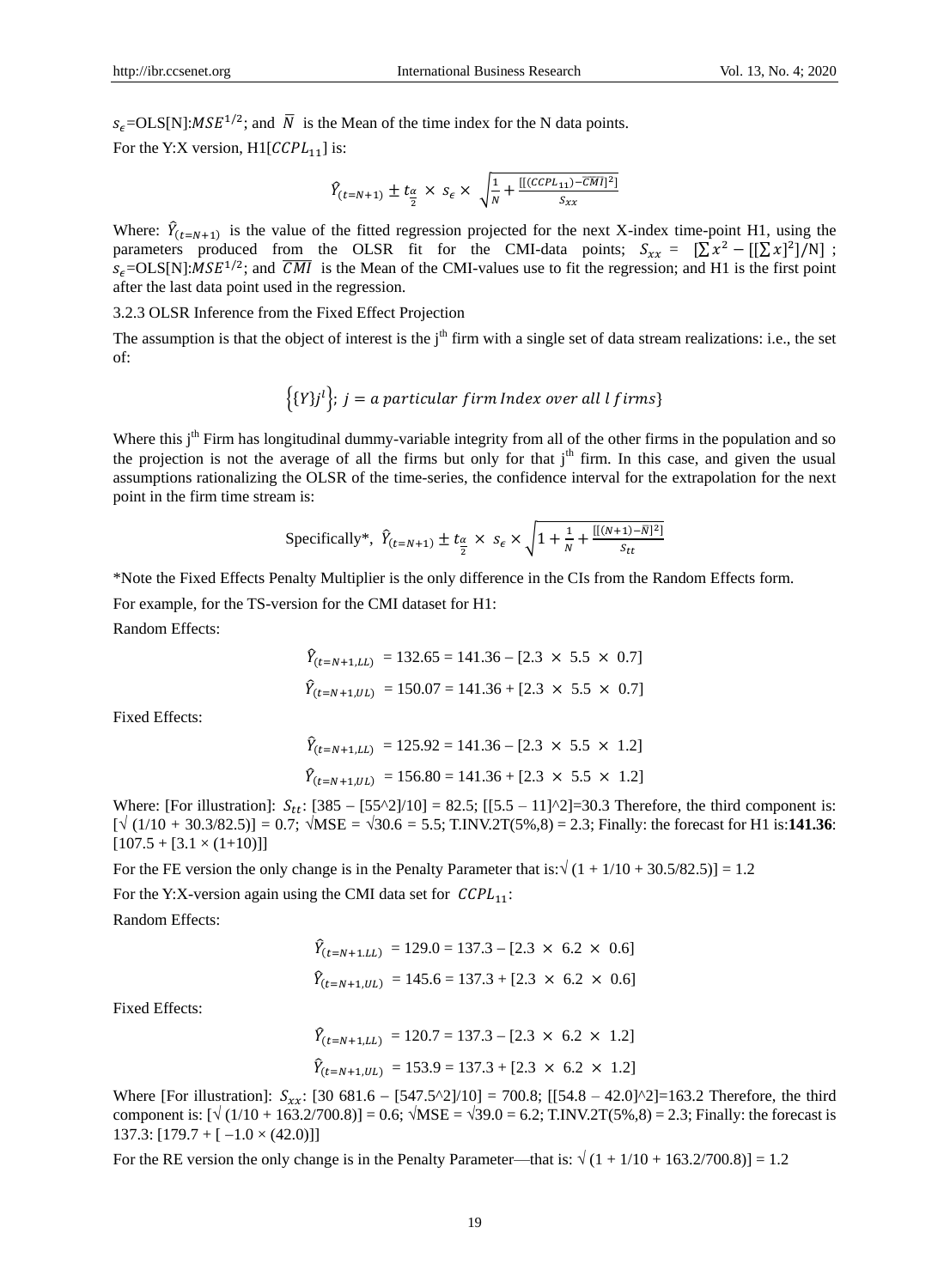## *3.3 Point of Information*

All of these computations are programmed in a VBA-DSS that creates the required Model&Version information and, thus, information at any horizon. Following, we will detail the multi-stage protocol, [D&S-Triage], that will Decompose and then Screen the accrued forecasting data profiles to generate the next version of the forecasting model that will be inferentially the best in class tested.

## **4. Foci: Precision and Capture: The OLSR Decomposition and Screening Profiler**

## *4.1 Overview*

Recall the context for this research report. For the *Stage A* analysis, we are interested in the nature of the precision differences for the six different test-sets:

TS{Excel[E]; RandomEffects[R]; FixedEffects[F]}& Y:X{Excel[E]; RandomEffects[R]; FixedEffects[F]}

For each of these there will be three forecasts at:  $\{H1, H2, H3\}$ .

In this context, so as to form the initial robust-profile for the forecasting model components in the spirit of improving the decision-making forecast model selection process, we explore the inference for the precision differences over the accrual set of information using the standard ANOVA-model and the related non-parametric models found in:  $SASTMJMP^{TM}v.13/2017$ ; we mention the JMP-inference platforms to: (i) note that the inferences to be reported herein are founded on basic or standard assumptions that are detailed in most every introductory statistics text, and (ii) thus, provide a simple replication-link<sup>vii</sup>. The logic of focusing on inferential precision differences is that if it were to be the case that the various standard comparative Nulls could not be rejected, then detailed triage would be moot. As a final note, we elected to use a forecast Panel of three one-period-ahead forecasts: {H1; H2 & H3}. This is the short-term forecasting horizon Median-profile used in the Collopy & Armstrong (1992) and the Adya & Lusk (2016) studies. This horizon election will likely control the OLS-variance and so will enhance power; it is well discussed in these studies that long-forecasting horizons invite high forecasting error. As noted by Makridakis & Hibon (2000, p. 452): "the accuracy of the various methods depends on the length of the forecasting horizon". These are the same reults reoprted by Brodie, Buccellato & Scheffel (2011, p. 131) who report:

The main objective of this work is to explore the predictive power of individual firms' turnover and capital expenditure series based on four key business surveys administered by the Office for National Statistics. These are the monthly MPI and MIDSS, the quarterly CAPEX and the annual ABI. The results suggest that the predictive power of the data starts to drop substantially after the end of the second year and the beginning of the third.

#### *4.2 Stage A: Details and Principal Inferential Tests Addressing Precision Decomposition*

The above CMI-set of detailed information is informative not only as a computational exercise for instructing these forecast models in an academic class setting, but also to enable replication and encourage further studies. For this research report, with the above details as the context, we offer the nature of the inferential tests that we will use to determine if there is inferential differential evidence from these empirical datasets re: Relative Precision. Specifically, for the CMI data for the Y:X Model; Fixed Effects 95%CI Version for the first horizon the values for the Precision are:

95%CI: Forecast: [LowerLimit: UpperLimit]

95%CI: 137.3: [120.7: 153.9] Where *Precision* is:  $[(153.9 - 120.7)/2] = 16.6$ .

This is the precision in the Units of measure of the Panel. For comparison purposes across Panel for varying units a normalization is needed. The usual standard is to divide the Precision by the forecast value. Thus the Relative Precision [RPrecision]is;

 $[((153.9 - 120.7)/2)/137.3] = 16.6/137.3 = 12.1\%$ 

This RPrecision may now be compared across precision values from any Panel.

For the Stage A partition, noted as [PT] the analyst will block the forecasting components for the inferential testing environment. Initially, we will use the One-way parametric ANOVA and the related Non-Parametric alternatives for the following One-Way blocking:

PT[1] We will block the accrued datasets on Regression Model *Versions* {Excel & RandomEffects & FixedEffects} re: RPrecision,

PT[2] We will block the accrued datasets on Regression *Models* {TS & Y:X} re: RPrecision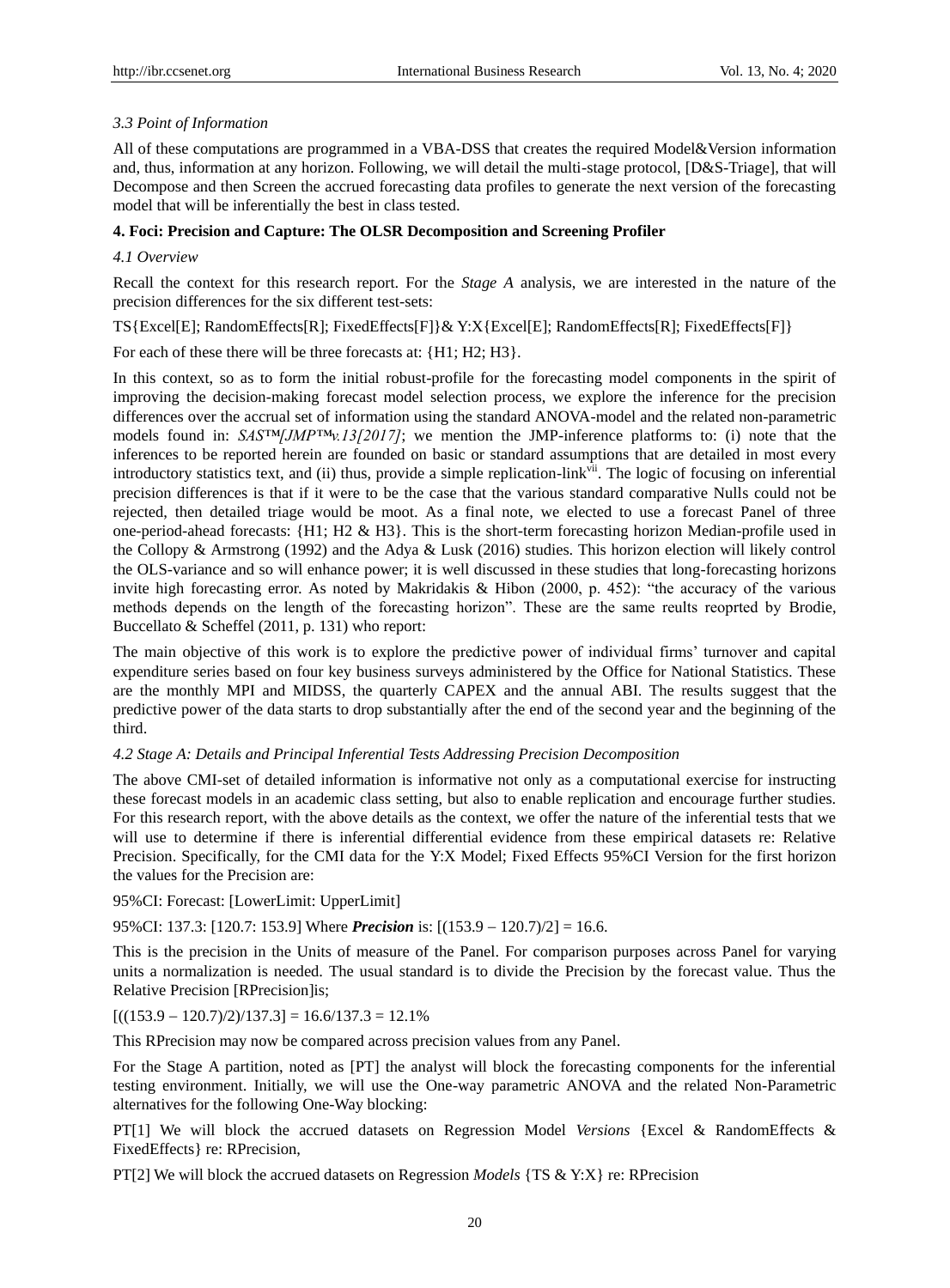PT[3] We will block the accrued datasets on Forecasting *Horizons* {H1& H2 & H3} re: RPrecision.

Given these One-Way Mean/Median difference test results, we will glean the possible effects of the blocking and thus collect information as to the interaction-effects that are likely to be productive to consider in the full n-Way ANOVA. This test will be used to clarify the inference structure to be used in forming the information set for the *Stage B* where the *Quality* protocol will be developed.

PT[4] Using the above datasets, we will compute the n-Way parametric-ANOVA with the selected Combinatoric Interaction.

With the above discussion, and recalling that all of this RPrecision information was produced by a VBA:DSS, available at no cost as a download, where the run time for these datasets is less than 3-seconds, we now present the results of the accrual of the 32 S&P500 Panels which will be the accrual test-set drawn from the firms noted in the Appendix.

## 4.2.1 ANOVA [PT [1]] RPrecision Re

*Horizons [Times: H(t) =11, H(t) =12 & H(t) =13]* We elected to start where it is most likely the case that there are no inferential differences. Experience suggests that for the short-term projection frame there are rarely overall RPrecision inferentially important differences for the Models&Versions. The reason for this is that the error-penalty component is relatively bounded in the short-term. Where there are likely to be major RPrecision differences are in the long-run—effectively after the  $6<sup>th</sup>$  projection frame. The Horizon-ANOVA results are presented in Table 3.

Table 3. RPrecision Profiles for the Short-run Forecasting Projection Horizons [\*IQR is the Inter-Quartile Range—also a standard non-parametric measure of spread/variation in the dataset.]

|             | Mean[Median]  | $SDev[IOR*]$  |
|-------------|---------------|---------------|
| $H(t) = 11$ | 37.5% [18.6%] | 46.7% [27.6%] |
| $H(t) = 12$ | 40.2%[19.3%]  | 49.2% [28.3%] |
| $H(t) = 13$ | 44.3%[20.4%]  | 56.0%[32.3.%] |

\*IQR is the Inter-Quartile Range—also a standard non-parametric measure of spread/variation in the dataset.]

Discussion The inferential tests using Tukey-Kramer HSD  $\alpha = 5\%$ , hereafter [T-K] found no pairwise-differences. The ANOVA overall test had a p-value of 0.42 and the Wilcoxon & Kruskal-Wallis [Rank-Sum] p-value was 0.32. Implication: There is no evidence that there are RPrecision differences in the short-run forecasting horizons. This means that the n-Way ANOVA may be logically consolidated; this will reduce the effect-set of interactions and thus increase the Power and so make the Quality profile easier to configure. Vetting note: The expected increase in RPrecision as well as its variability over the projection horizons is in evidence although not tested inferentially.

## 4.2.2 ANOVA [PT [2]] RPrecision Re

Forecasting Models: [TS & Y:X] There is copious experiential and theoretical information that indicates that, in the OLSR context, the Time Series and the conditioning model Y:X are, in practice, almost exclusively used as the basic forecasting models. In Table 4 their RPrecision profiles are presented.

Table 4. RPrecision Profiles for the Forecasting Models that are Predominate in the Practice Oriented Forecasting Domain

|      | Mean[Median]  | SDev[IOR]     |
|------|---------------|---------------|
| TS   | 28.6%[17.9%]  | 38.0% [17.6%] |
| Y: X | 52.7% [22.3%] | 58.6%[81.8%]  |

The inferential tests indicate that there are differences over the Models. Specifically, conservatively the T-K HSD [α=5%] found the Models [TS vs. Y:X] to be different. The ANOVA [Welch] overall-test [similar to the standard Welch-corrected t-test] had a p-value of <0.0001, and finally, the Wilcoxon & Kruskal-Wallis [Rank-Sum]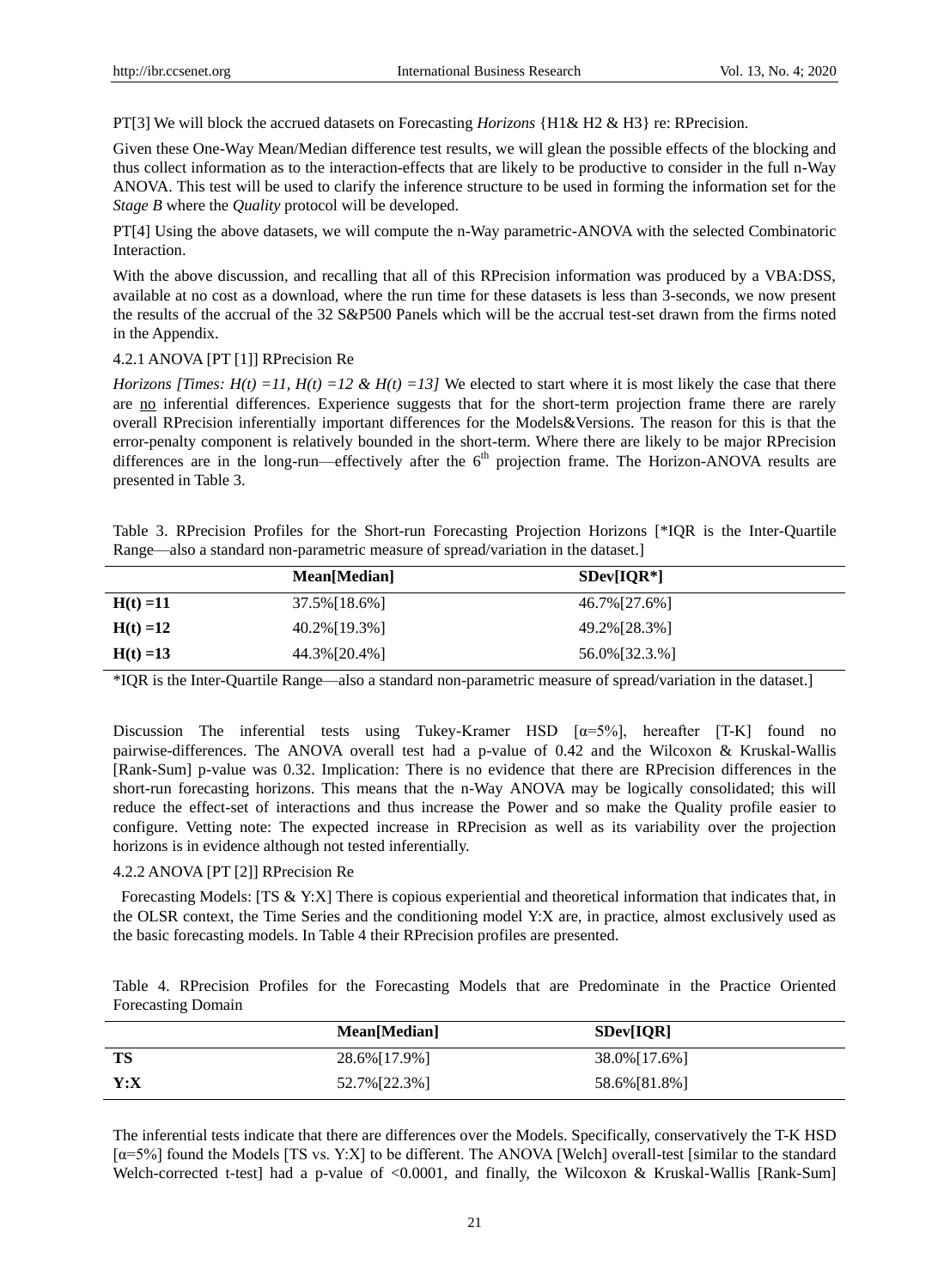p-value was 0.0004. Implication: There is strong evidence that there are RPrecision differences between the OLSR Models: TS and Y:X. Caveat: The Y:X model information used the CCPL<sup>viii</sup> as the conditioning variable; sometimes the conditioning variable may reduce the variation and so produce more narrow CIs. Sometimes this is not the case. Therefore, this result is conditional.

## 4.2.3 ANOVA [PT [3]] RPrecision Re

Forecasting Versions: {Excel, Fixed-Effects [FE] & Random-Effects [RE]} In the last partition, we tested the three 95%CIs that are the usual fare. The results of the Lusk (2017) and Gaber & Lusk (2017) studies give preliminary information that the Excel version is likely to produce relatively wide CIs as the Excel-computation uses the extreme case for both parameters in the computation of the CIs. We shall re-consider the utility of this usual assumption in the summary analysis. Further, mathematically, the RPrecision of the Fixed Effects is always greater than that of the Random Effects. Therefore, in this blocked case, one would expect the following relationships presented in Table 5 over the One-Way ANOVA:Versions.

|  |  |  |  |  |  | Table 5. RP recision Profiles for the Model Versions in the One-Way ANOVA |  |  |  |  |  |  |
|--|--|--|--|--|--|---------------------------------------------------------------------------|--|--|--|--|--|--|
|--|--|--|--|--|--|---------------------------------------------------------------------------|--|--|--|--|--|--|

|                          | Mean[Median]  | SDev[IOR]     |
|--------------------------|---------------|---------------|
| Excel[E]                 | 79.5%[54.0%]  | 64.3% [79.9%] |
| <b>Fixed Effects</b> [F] | 26.7% [19.5%] | 29.0% [13.7%] |
| <b>Random Effects[R]</b> | 15.6% [10.7%] | 21.0% [7.8%]  |

The inferential tests used all three  $[C_2^3]$  pairwise differences over the Versions [E&F&R]. Testing results: The T-K HSD [α=5%] found that all three pairwise differences were significantly different. The ANOVA [Welch] overall-test had a p-value of <0.0001 and the Wilcoxon-Kruskal-Wallis [Rank-Sum] p-value was <0.0001. Implication: There is strong evidence that there are RPrecision differences between the OLSR Model Versions: E&F&R. Caveat: this is a "rather" specific rather than a general result based upon the use of the CCPL as the conditioning variate.

## 4.2.4 Stage A

Summary: One-Way ANOVA Results There is no reason to use the short-term projection horizon for the Stage B screening protocol. Therefore, it is possible to concentrate on the other two main-effects: Model-type {TS & Y:X} and Model-version {Excel & Fixed-Effects [FE] & Random-Effects [RE]}. In this case, these will be examined in a 2-Way ANOVA with interaction. This would give further guidance as to which variables can be expected to be useful in Stage B—the development of the Excel-Screening Protocol (our quality algorithm) for use by the DM.

## 4.2.5 2-Way ANOVA

With Interaction Component Overall Inference Profile For the partition comparisons, given the above results, we used only the Models  $\{TS \& Y:X\}$  and the Versions  $\{Exec \& EE \& RE\}$ ; thus, in these cases there will be a 2-Way layout with interactions in the ANOVA context. In addition, we will use the parametric ANOVA-model, as it is the only standard form that is usually part of most of the statistical platforms. Recall that we used robustness tests in the One-Way context as the Wilcoxon & Kruskal-Wallis [Rank-Sum] test is a part of most of the inferential platforms.

The main effects had overall p-values <0.0001 as expected from the One-Way results presented above for the Least Square Means [LS-Means] as reported by the ANOVA. The six-matched interaction profiles presented in Table 6 and screened using the HSD test-matrixes are most interesting.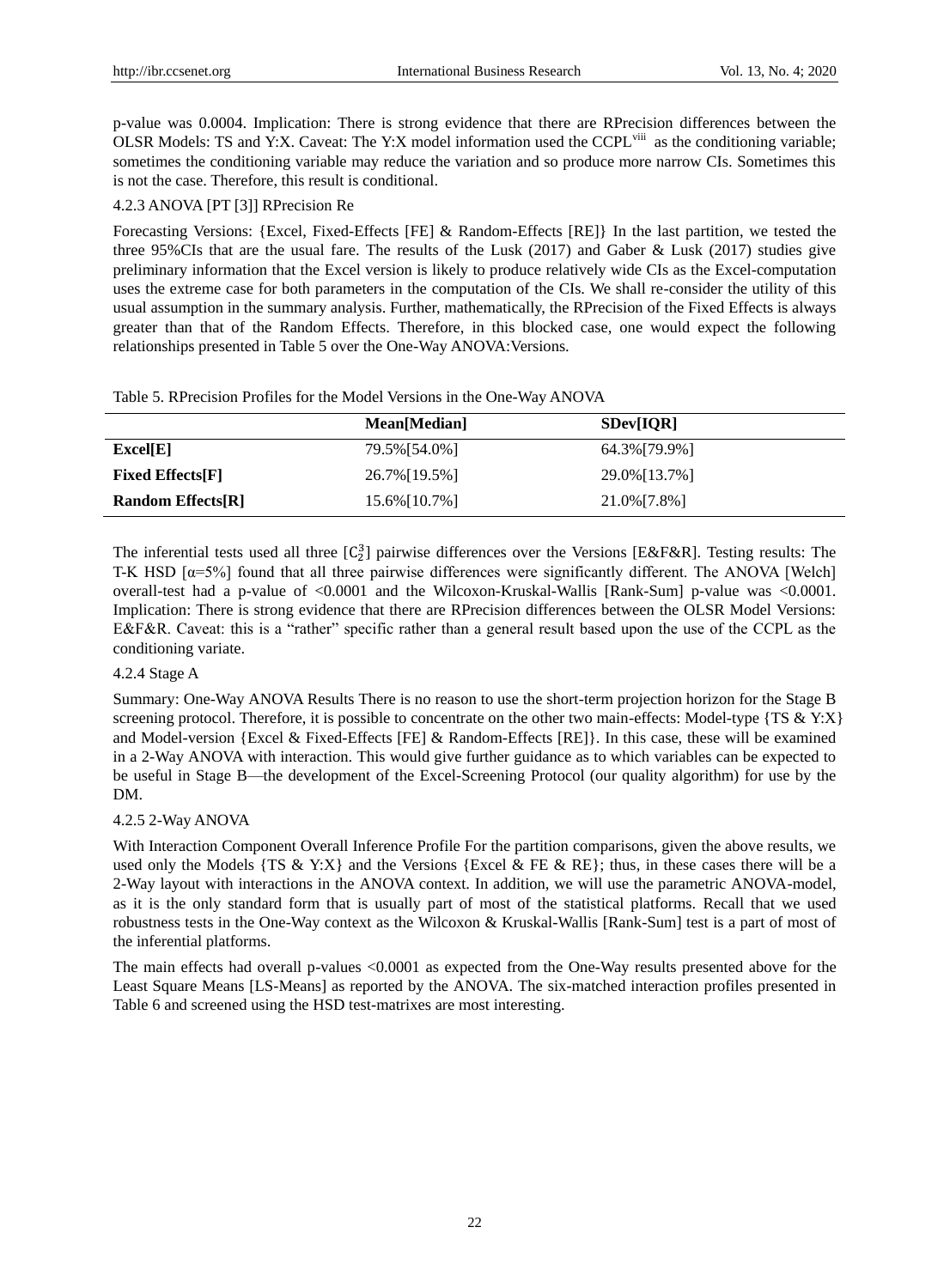| <b>Model&amp;Version</b> | <b>LS-Means</b> |
|--------------------------|-----------------|
| TS, Excel                | 41.2%           |
| <b>TS,FE</b>             | 27.2%           |
| <b>TS,RE</b>             | 17.6%           |
| Y:X, Excel               | 100.2%          |
| Y: X, FE                 | 26.6%           |
| Y: X, RE                 | 13.7%           |

Table 6. RPrecision Profiles for Interaction: {Models and Versions} from the 2-Way ANOVA

Here we used the T-K HSD  $\alpha$ =5%] profiles to probe the precision of the OLS-space. Following there were three summary indications that will be useful in forming the quality algorithm for Stage  $B<sup>ix</sup>$ :

The First partition is: Y:X, Excel [100.2%] has a RPrecision difference that is different from all of the other five partitions.

The Second partition is: TS, Excel [41.2%] which has a RPrecision difference that is different from all of the other four partitions.

The Third partition is an inferential blend: the Group:{TS,FE[27.2%] & Y:X,FE[26.6%]} shares OLS-inferential links with the Group:{TS,RE[17.6%] & Y:X,RE[13.7%]} the last of which stands alone re: RPrecision.

Implication Although this appears complicated to comprehend in the ANOVA: T-K profile-links, the RPrecisions follows the logic of the LS-mean differences of the six-ANOVA-partitions.

The summary implication of Table 6 is that clearly the Y:X, Excel version exhibits, on average, a CI that is very unlikely to provide useful information; this is consistent with the vetting expectation. However, as indicated by the p-values, the LSM-profile suggests that there may be information in the 2-Way results useful in configuring the Quality Profiling stage. Pedagogical Note: We have found that this set of T-K variables for the 2-Way ANOVA interaction [Table 6]is understandable to the students in our Accounting Information Systems [AIS] undergraduate course. Consider now the Stage B formulation.

## *4.3 Stage B*

The Variable of Interest for the n-Way ANOVA-partition: Capture Rate Screening Protocol. It is standard to post-audit the forecasts that are used in creating decision-making information; this is the learning loop that is recommended by Kaplan & Norton (1992) as noted previously. To underscore the importance of the Balanced Scorecard, we offer a vignette of an interview conducted by Prof. Dr. Kaplan (1993) with Mr. Larry D. Brady, EVP of the Chicago based FMC, Corporation as reported in the Harvard Business Review.

Robert S. Kaplan: What's the status of the balanced scorecard at FMC?

Larry D. Brady: Although we are just completing the pilot phase of implementation, I think that the balanced scorecard is likely to become tbe cornerstone of the management system at FMC. It enables us to translate business unit strategies into a measurement system that meshes with our entire system of management. For instance, one manager reported that while his division had measured many operating variables in the past, now, because of the scorecard, it had chosen 12 parameters as the key to its strategy implementation. Seven of these strategic variables were entirely new measurements for the division. The manager interpreted this finding as verifying what many other managers were reporting: the scorecard improved the understanding and consistency of strategy implementation. Another manager reported that, unlike monthly financial statements or even his strategic plan, if a rival were to see his scorecard, he would lose his competitive edge.

This is the essential issue that we have addressed in our research report—to wit: how to effectively and efficiently focus the decision making activity of the organization. As expressed by Mr. Brady, the BSC uses screens intelligently selected to ferret out the essential details that are likely to matter in forming actions plans. This is the intent of the [D&S Triage ] and the result of its execution. By identifying the essential components of Quality forecasting models from the past this information can be used in the BSC: [Learning and Innovation Phase] to guide future actions. Specifically, after the forecasts and the respective 95%CIs are produced, then, when the actual realizations are known, the capture information would be recorded. Overtime, there will be a number of such forecasts realizations and so many Capture Rate Profiles can be produced and analyzed. At that point, the forecaster can consider the various capture profiles relative to the particular parameters of the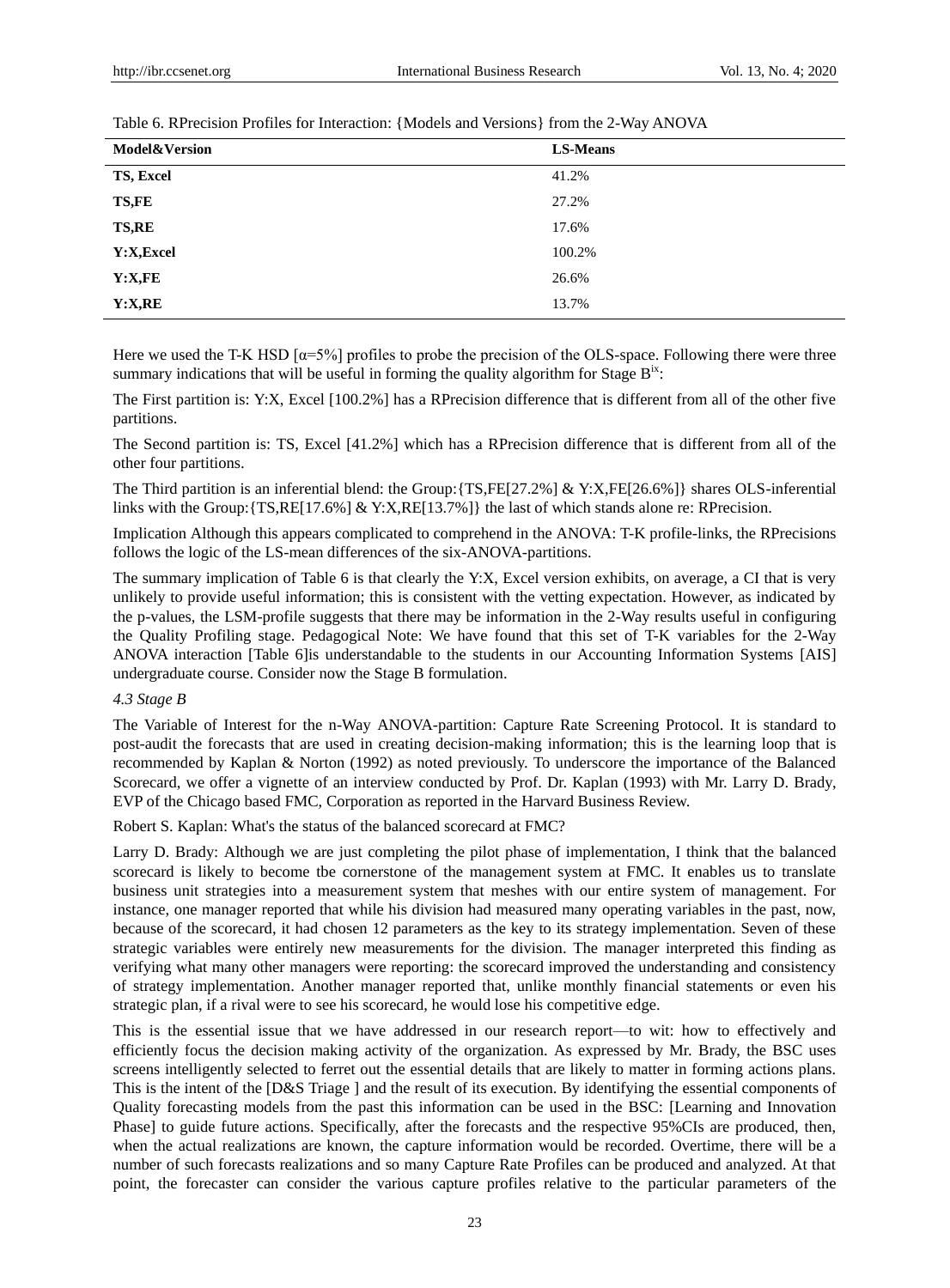forecasting protocols employed using the [D&S Triage]. This is the Learning Loop of the BSC that enables DMs to make better selections of forecasting models in the future. Consider now an illustration of the Learning Loop for the accrual datasets that we have created.

As we discussed in the introductory section, the driver of the analysis is the Quality of the Capture Rate vis-à-vis RPrecision. In this case, this ANOVA-interaction analysis also needs to be parametrized re: Quality. We have selected the following Quality profiler to screen the CI-capture event for the particular forecasting protocols. An illustration will elucidate these ideas.

*4.4 Scored Quality of the Capture Rate* 

A very simple, intuitive, and relevant method of scoring the capture rate is to use the general IF(AND) Excel-screen configuration as our Quality profiler. Specifically, for each of the THREE Horizons, we used:

[IF(AND(RPrecision>0, RPrecision <=P1, HB=1),"Best",

IF(AND(*RPrecision* >P1, *RPrecision* <=P2, HB=1),"Norm",

IF(AND(RPrecision >P2, RPrecision <=P3, HB=1),"Worst","WorstWorst")))];

Where: the Pi,  $[i=1,2,3]$  are ordered as:  $[0 *P*1, -7, *P*3].$ 

4.4.1 Discussion of the Excel Codex

This Excel codex represents our quality scoring algorithm; it is termed:  $Ex[A]$ . For the  $Ex[A]$ , HB represents the Holdback or Actual value for a particular projection horizon. The indication HB=1: means that the Holdback at that particular horizon was in that 95%CI. While the HB is evaluated in the units of the Panel, the Actual Precision of the Panel is calibrated relative to the forecast value by dividing Precision by the forecasted value so as to enable the comparison of the various forecasting models. As discussed above this is noted in Ex[A] as RPrecision. This computation will be illustrated in the next section. The coding test for the Holdback is programmed in the DSS-Excel worksheet as follows: IF(AND(HB>=LL, HB<=UL,1,0). This coding asks IF the Holdback is in the 95%CI, where: LL is the Lower-Limit and UL is the Upper-Limit of that particular 95%  $CI$ —i.e., IF these two conditions are TRUE, THEN Excel records  $= 1$ ; if FALSE, then Excel records 0 meaning the HB is NOT in the 95%CI. This is the evaluation of the Holdback value using the 95%CI. It has ONLY two states: TRUE=The HB is IN the CI; otherwise: The HB is NOT IN the CI.

Then using, Ex[A], the following information is created:

IF the "RPrecision" is in the Interval  $[0, P1]$  AND HB=1, then "Best" is recorded. IF either condition is not TRUE, then Excel moves to the next conditional. IF the "RPrecision" is in the Interval  $[P1, P2]$  AND HB=1, then "Normal" is recorded, IF this second conditional test is FALSE, then, Excel takes up the third conditional. IF the "RPrecision" is in the Interval  $[P2, P3]$  AND HB=1, then "Worst" is recorded; IF this third/last conditional test is FALSE, then Excel records "WorstWorst".

#### 4.4.2 Fixing the Discriminators

The next question is then: What are reasonable values of: {P1, P2, P3}? This is the critical question as this is the precision screening conditional that parameterizes Ex[A]. We formed these {Pi} screening values using the most complete confidence interval study over various horizons reported in the peer review literature—MHLB and also to a lesser extent the research report: Lusk (2019). Specifically, we used the results of Exhibit 1 of the MHLB report where the averages of the percentages that fell outside of the CIs were reported. To parametrize the {P1, P2, P3} of Ex[A], we took the average of the two largest values of Exhibit 1. This gives an interior CI spanning interval of:  $[100\% - (Average [34.5\%; 36.1\%])] = 64.7\%$  or a relative RPrecision of 32.4%  $[64.7\% / 2]$  for the mid-point P2. To give a benchmarking variation to derive values of P1 & P3, we used a variable calibration of P2×[50% &150%] applied to the average of P2. This gives as the lowest simply calibrated value: P1 as: 15%  $[16.2\% = 32.4\% \times 50\%]$  and for P3: 50%  $[48.6\% = 32.4\% \times 150\%]$ . Therefore, for P2 we used 35%; in this case, for simplicity, the three values are:  $35\pm15$ %. In the Lusk (2019, p.14) study of the setting Capture Intervals for use in the Bloomberg™ Terminals, the interval capture RPrecision was reported as: 32.5% which provides reasonable confirmatory information.

The Ex[A] profiler may be illustrated using the Ryder System [R: [https://ryder.com/en?\]](https://ryder.com/en?) Panel of monthly data,  $n=10$  Starting 1<sup>st</sup> April 2007 for the TS: Excel-Model and the Excel 95%CI-Version, we have the following information in Table 7.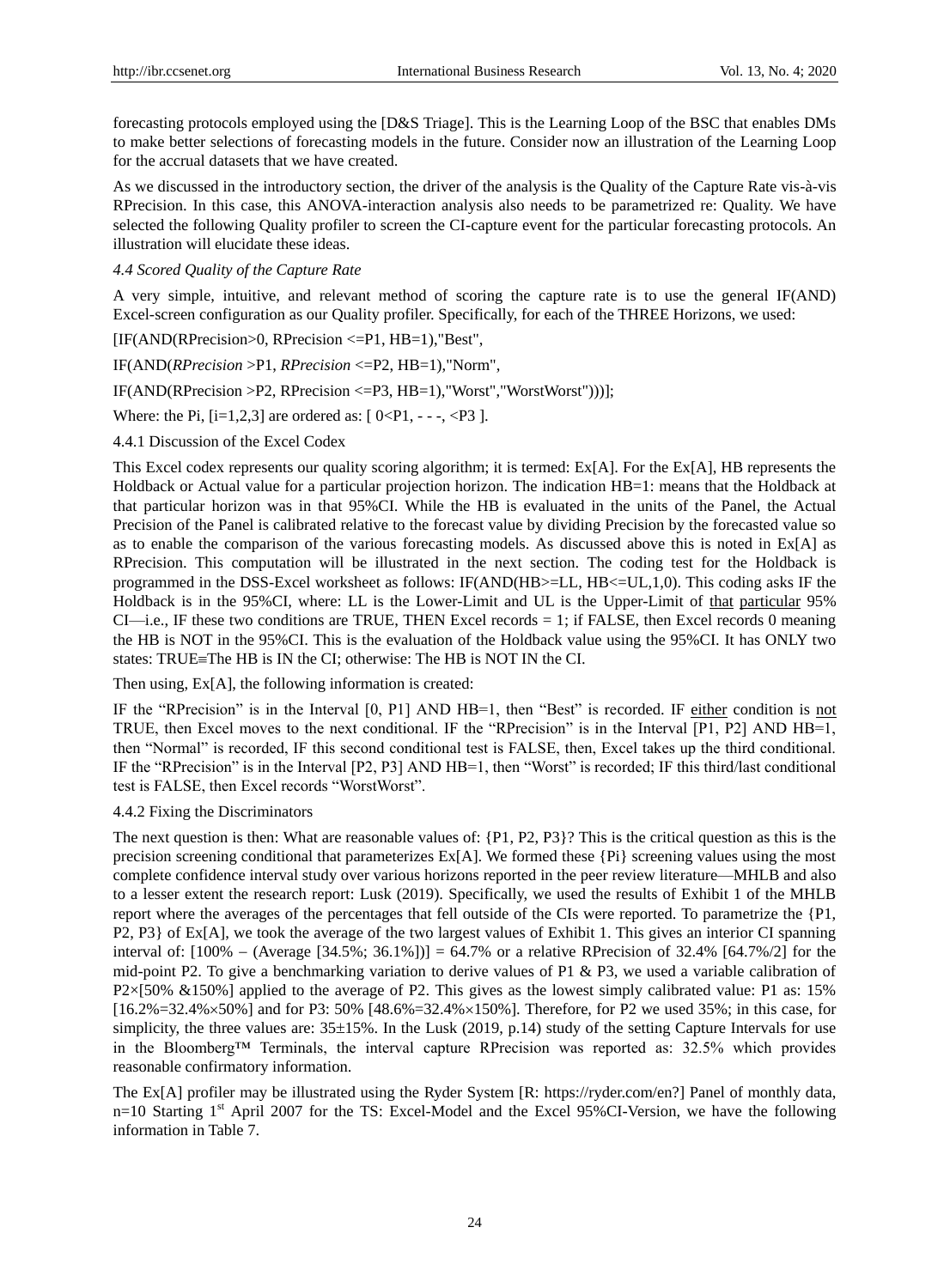|                | LL    |       | UL    | $\overline{H}$ | <b>RPrec</b> | Capture   | Label      |
|----------------|-------|-------|-------|----------------|--------------|-----------|------------|
| H1             | 32.94 | 48.26 | 63.57 | 57.61          | 31.7%        | $1 = Yes$ | Norm       |
| H <sub>2</sub> | 31.54 | 47.74 | 63.94 | 60.91          | 33.9%        | $1 = Yes$ | Norm       |
| H <sub>3</sub> | 30.13 | 47.22 | 64.31 | 68.47          | 36.2%        | $0=No$    | WorstWorst |

Table 7. Ryder System Precision Profile using Ex[A]

The actual values of the Ryder dataset are as noted in the first four columns of Table 7: All of the CIs are the 95%CIs produced using the Excel-TS: Forecasting platform. As noted above, as it is the usual case that the magnitude of all of the Panel variables is different, it is necessary to create a normalization so that all of the forecasts can be compared. The simplest calibration is to use the Forecast value. Therefore, the RPrecision in Table 7 [noted as RPrec] or relative precision is computed as:  $31.7\%$   $[(63.57 - 32.94)/2)/48.26]$ . The Labels in Table 7 are created using [D&S Triage & Ex[A]] illustrated as follows:

HB1= 57.61and is in the 95% CI for the first horizon [H1]; thus the coding for the two conditions is: [1=Yes] AND [15%  $\lt$  31.7%  $\lt$  = 35%], thus as BOTH AND conditions are satisfied the Ex[A] Label given is "Norm".

Note that the WORSTWORST label results for the third horizon: as the HB3 is > than the UL [68.47 > 64.31] and so the AND condition is never TRUE. Also note for example, the same result would have obtained if the RPrecision were to have been > than 50% regardless if the HB were to have been in the 95%CI or not. This is the case as the Excel conditional is AND and not OR.

#### *4.5 Screening the Inferential Measure*

Over time the particular [D&S Triage & *Ex[A]*] filter will be applied to a number of Panel tests thus developing a rich statistically powerful Panel dataset for developing inferential information for making a decision as to the nature of the forecasting configuration that, considering the past Panel information, is the best in the class tested. To illustrate this screening phase, we randomly collected 16 firms for which there were 32 Panels identified using the Lusk-Halperin:Turning Point [TP] Screen. We also used the CCPL as the Y:X conditioning variable to the S&P500 that was the Y-variate. The 16 firms were tracked over the time period 2005 to 2013. The panels selected were identified as the ten monthly closing prices preceding a stock price TP—dramatic change in the trajectory of the stock price. The details of this TP analysis are best found in Lusk and Halperin (2015) and Lusk (2019b). For each of these 32 Panels there were Two Models: {TS & Y:X} and Three CI-Versions: {Excel & Fixed Effects & Random Effects }, and Three Horizons: {H1 & H2 & H3} or 576 data points:  $[32 \times 2 \times 3 \times 3]$ . This profiling would be typical for inspecting the contribution components of the various forecasting protocols. These data-profiles should be aggregated to create the valuable post-forecast audit inferential information that will be used to select the forecasting model in the future. This is, of course, the reason for the follow-up in the post-auditing phase or the "Learning-Loop" offered as one of the platforms of the Balanced Score Card.

Given the ANOVA profiles presented and discussed above, in particular the 2-Way ANOVA-effects with Interaction, Table 8 was created using the screening function, *Ex[A]*.

| <i>Ex[A]</i> Labels Given | TS[Excel]a        | <b>TSIRE<sub>lb</sub></b> | <b>TSIFEIC</b> | Y:XIExcelld    | Y:XIREle      | Y:XTS[FE]f     |
|---------------------------|-------------------|---------------------------|----------------|----------------|---------------|----------------|
| Best&Normal               | 24                | 10                        | 21             | $\theta$       |               | 20             |
| Worst&WorstWorst          | 72                | 86                        | 75             | 96             | 89            | 76             |
| Best&Normal%              | 25%               | 10.4%                     | 21.9%          | $0.0\%$        | 7.3%          | 20.8%          |
| Worst & Worst Worst%      | 75%               | 89.6%                     | 78.1%          | 100\%          | 92.7%         | 79.2%          |
| P-value $x \& y$          | $\leq 0.01$ [a&b] | $\leq 0.03$ [b&c]         | $>0.60$ [a&c]  | $< 0.03$ [d&e] | $<0.01$ [e&f] | $<$ 0.01 [d&f] |

## 4.5.1 Elaboration of the variables of Table 8

Using the D&S Triage & Ex[A] for the six-capture 95%CIs, each of which had  $n = 96$ , we recorded the number of instances where Best OR Normal were recorded and also where Worst OR WorstWorst were recorded. This is then re-calibrated as the relative percentages. In the P-value row, we presented conservative two-tailed test of proportions, not using the continuity correction, for the indexed [x&y] within Model&Version comparisons as an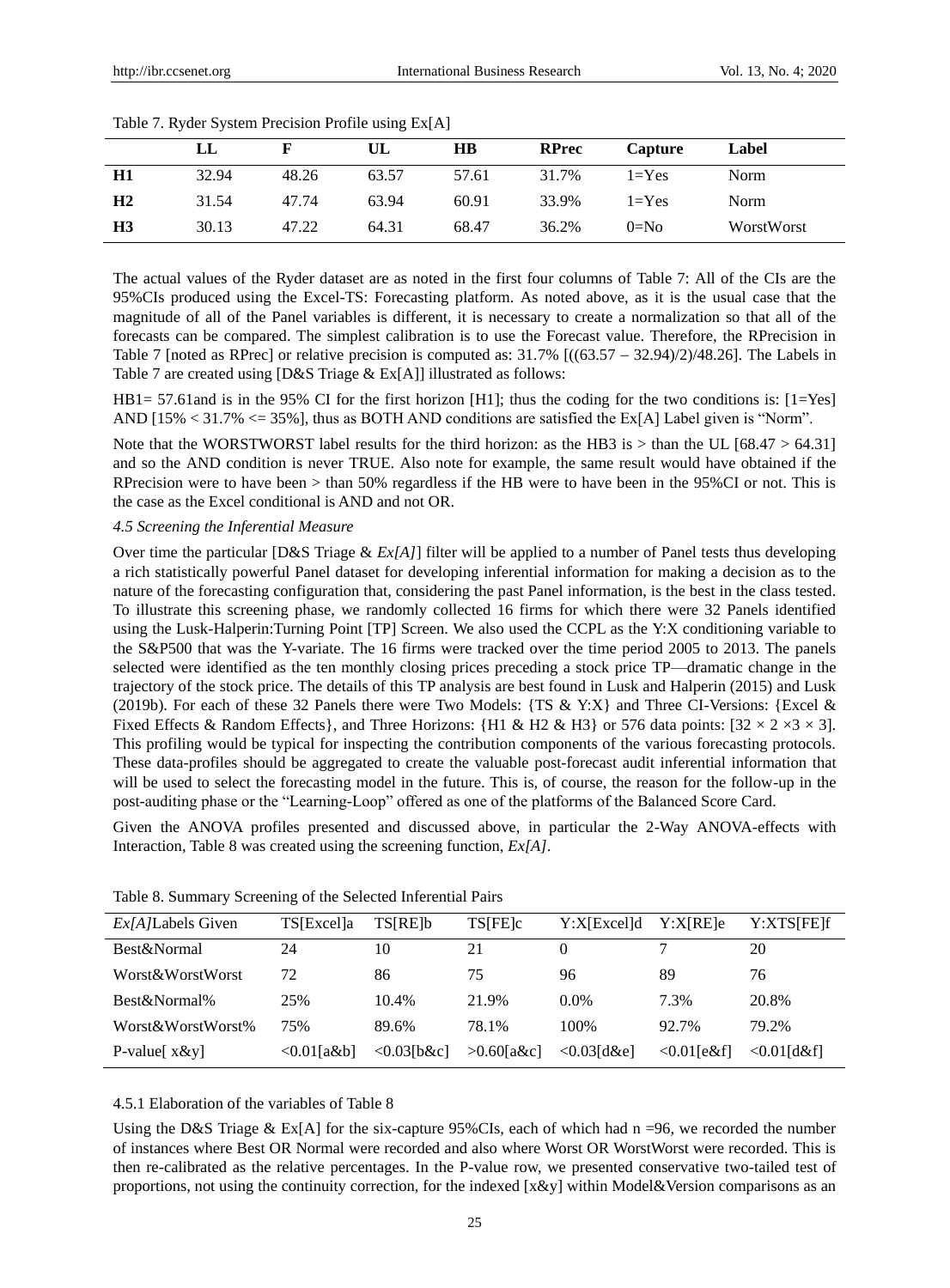$initial$  screening-set—i.e., there are  $[C_2^3]$  comparisons within each model-block. Also the vetting expectation for the Y:X[Excel] testing arm is founded as there were no instances where Best OR Normal were recorded as the precision was in most of the cases > than P3. For example, selecting components that have the highest within block performance profile—to wit: the TS[Excel]a and the TS[FE]c, we made the following computations:

$$
z\text{-cal} = \left[ \frac{\text{Abs}(25\% - 21.9\%)}{\left[ \frac{25\% \times (1 - 25\%)}{96} + \frac{21.9\% \times (1 - 21.9\%)}{96} \right]^5} \right] = 0.51
$$

#### $P-value = [T.DIST.2T(0.51,10000)] = 0.609$

This suggests, strongly, that the Null is not likely to be rejected—and so there is likely no difference in the Capture percentage between the TS-Excel and the TS-FixedEffects trials relative to precision. This is very important as there IS a tendency to reject out-of-hand Excel-versions assuming that their relative precision is excessively large. However, in this case, considering the Quality of the Capture Rate, this is not born out. But rather, either of these models would be reasonable choices if a capture rate of on the order of 25% to 20% were to be acceptable.

#### 4.5.2 Inferential Impact Re: The Screening Protocol

There is a DM-judgement aspect to ferreting out the best in class forecasting-model-set. This is the case, as even for this reduced-set where the horizons were not in the possible selection-mix, there were, nonetheless, 15 pair-wise comparisons  $[C_2^6]$ . Thus, our common-sense recommendation is to select a few of the Model&Versions that have the highest *Quality Capture Rates*. This will reduce the inferential set and make the choice even more logical and defensible for the forecasters. In the illustrative case, there were, in fact, the following three *Quality* comparisons of obvious interest: {TS[Excel] & TS[FE] & Y:X[FE] as presented in Table 9.

#### Table 9. Selected Final Screens

| $TS[Excella: 25\%]$      | <b>TS[FE]c: 21.9%</b>   | $Y:X[FE]f: 20.8\%$ |
|--------------------------|-------------------------|--------------------|
| p-value: $[a\&c] = 0.61$ | p-value: $[c&f] = 0.85$ | N/A                |
| p-value: $[a&f] = 0.48$  | N/A                     | N/A                |

Using the pairwise test of proportions for the three information sets in Table 9, we found that:

TS[Excel] & TS[FE] & Y:X[FE] are not pairwise inferentially different for their capture profiles labeled Best or Norm.

#### 4.5.3 Testing Summary and Implications

Recall the relatively challenging forecasting task tested in this study, specifically: (i) the last value in the forecasting model was a Panel TP, and (ii) the Relative Absolute Error analysis reported by Lusk (2019b) found that there was no forecasting model that outperformed the Random Walk [RW]—the Occam's version as the forecast/model. Even for this context, using the [D&S Triage & *Ex[A]*], we learned the following related inferential impacts that will certainly inform the forecasting model selection process:

1. For these three modeling possibilities {TS[Excel] & TS[FE] & Y:X[FE]} a reasonable expectation is that the average of the capture rates will be in the 95% Confidence Interval: [14.21% to 30.93%]. This is not a trivial result for the forecasting context addressed in this research report. However, it is possible that the capture rate of these models is not sufficiently high to warrant their use for the particular forecasting context under examination. Simply, we have used the [D&STriage &Ex[A]] protocol to identify the best among the various possibilities tested. Sometimes the best is not, in fact, useful given the a priori forecasting requirements. This is, of course, valuable information.

2. There is a strong inferential indication that the 95%CIs of the RE-Model are too narrow to garner any serious interest in the RE as forecasting model in a challenging context, even if the stringent assumptions for its use were to be founded,

3. There is also a strong inferential indication, albeit idiosyncratic, that the Y:X Excel version has a precision profile that renders its use moot for this accrual set; this was also suggested by Gaber & Lusk (2017) in another context,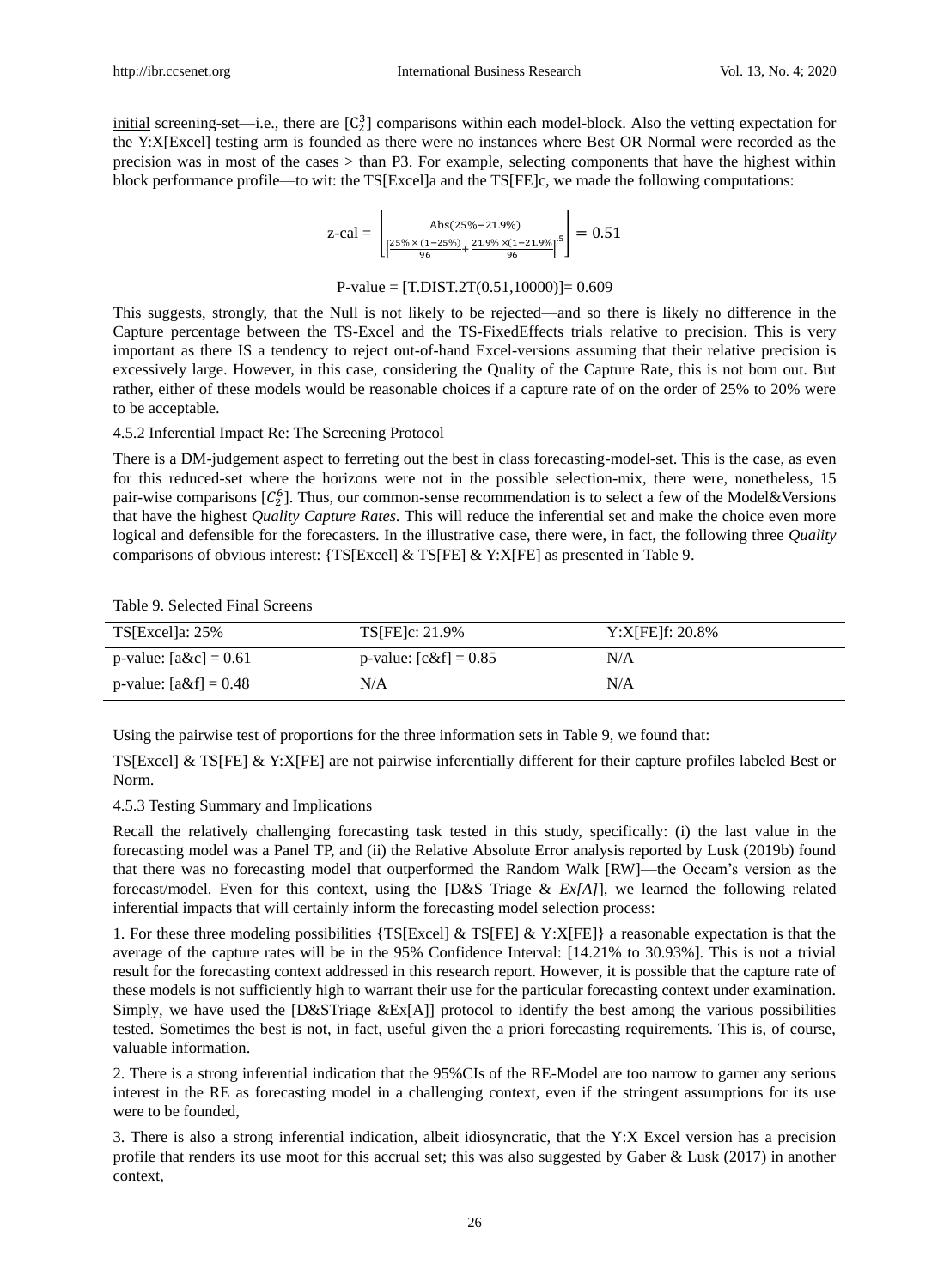4. The Lusk (2019b) report was not accurate in characterizing the CCPL as not a useful conditioning Market Navigation Platform-variable. Rather, as an elaboration, it seems that in the TP-context using the CCPL as a conditioning variable did in fact emerge as a possibility not inferentially different from the TS-versions as noted above. However, in a portfolio profile, the return would have to be commensurate with the relatively low capture rate—specifically: the Risk & Return where the Quality Capture Rate is at best 30% [i.e., much less than 50%] and so may not be sufficiently high to justify using this model in the TP-context, and finally

5. It is also recommended, based upon our experience, and consistent with the dynamics of the BSC: Learning Loop, that every six months or so in a normal economy where there are no "catastrophic" events such as that created by the Money-Mad-Morons of Lehman Bros™, LLP aided and abetted by an shockingly inept SEC, that the [D&S Triage & Ex[A]] protocol be recalibrated using an up-dated longitudinal dataset starting at the end-point of the previous longitudinal dataset.

## **5. Summary and Outlook**

#### *5.1 Summary*

The purpose of this research report was to offer an experientially based protocol on the use of confidence interval precision variations to inform the forecasting decision-making process. Thus, we offer that the [D&S Triage & Ex[A]] protocol is a comparatively reasonable, systematic, and time efficient triage-protocol to arrive at a forecasting model that is the best in class tested. Recall that in the introductory section, we noted that a comprehensive set of searches in the peer review literature found no protocols on calibrating the utility of forecasting CIs relative to the nature of their precision for guidance in selecting a forecasting model. To fill this surprising lacuna, we presented the Stage A: Decomposition and the Stage B: Quality algorithm called the: [D&S Triage & Ex[A]] protocol. The overview of these two stages are:

## 5.1.1 Overview of Stage A

In Stage A—i.e., the decomposition stage, 42 statistical combinations were initially identified blocking on the combinations for the horizons. Such a profile-set would be a very challenging Human Information Processing task for even the most skilled decision-makers. However, with a carefully designed decomposition using the One-way and n-Way ANOVA partitions, it was possible to make sense of the various precision profiles. In the example presented, we first tested the various One-way AVOVA effects; we found that there was no evidence that there were relative precision differences over the horizon-set. Therefore, we eliminated them in the 2-Way ANOVA; this reduced the effect-set from 42 effects tests to the six-effects produced in Table 6 [42/ [Sum[  $C_i^3$ , i=1,2,3]].

#### 5.1.2 Overview of Stage B

Once the important inferential components are identified, then using a holdback Panel, a simple Quality algorithm was parameterized to create a second set of statistical profiles so as to select the CIs and the forecasting model forms that are experientially the best for that forecasting context respecting the Quality of the Capture Rate. In this case tested, the following three viable alternatives: TS[Excel] & TS[FE]  $\&$  Y:X[FE] were found to be the best in the classes tested.

## *5.2 Outlook*

The Balanced Scorecard teaches that in a dynamic context, analysis and innovation are required to promote and evolve operating effectiveness and efficiencies. In this vein, we would hope that more research is produced on the OLS-model variants, such as: Moving Average Models, models in the Exponential Smoothing class, in particular the: ARIMA (0,1,1)/Simple Exponential, ARIMA(0,2,2)/Holt Model [and the Winters variant] or ARIMA(1,1,2)/Damped-Trend, as well as Judgement Models such as Rule Based Forecasting (Collopy & Armstrong (1992), and finally taxonomy models such as offered by: Adya & Lusk (2016). In this regard, the [D&S Triage & Ex[A]] protocol would be used in the same way as illustrated in this research report. In fact this is one of the strengths of the [D&S Triage & Ex[A]] protocol; it is a passpartout protocol that can be applied in many situations where reasoned profiles delineations are of interest. A study begged by this research report would be to examine a sample of the M-Study that was used in the MHLB report to determine if the [D&S Triage & Ex[A]] protocol would enhance the capture profiles of the many models tested. Finally, it would also be very useful to re-calibrate the Best: Normal: Worst: & WorstWorst demarcations using the MHLB results as well as other relevant empirical studies as benchmarks.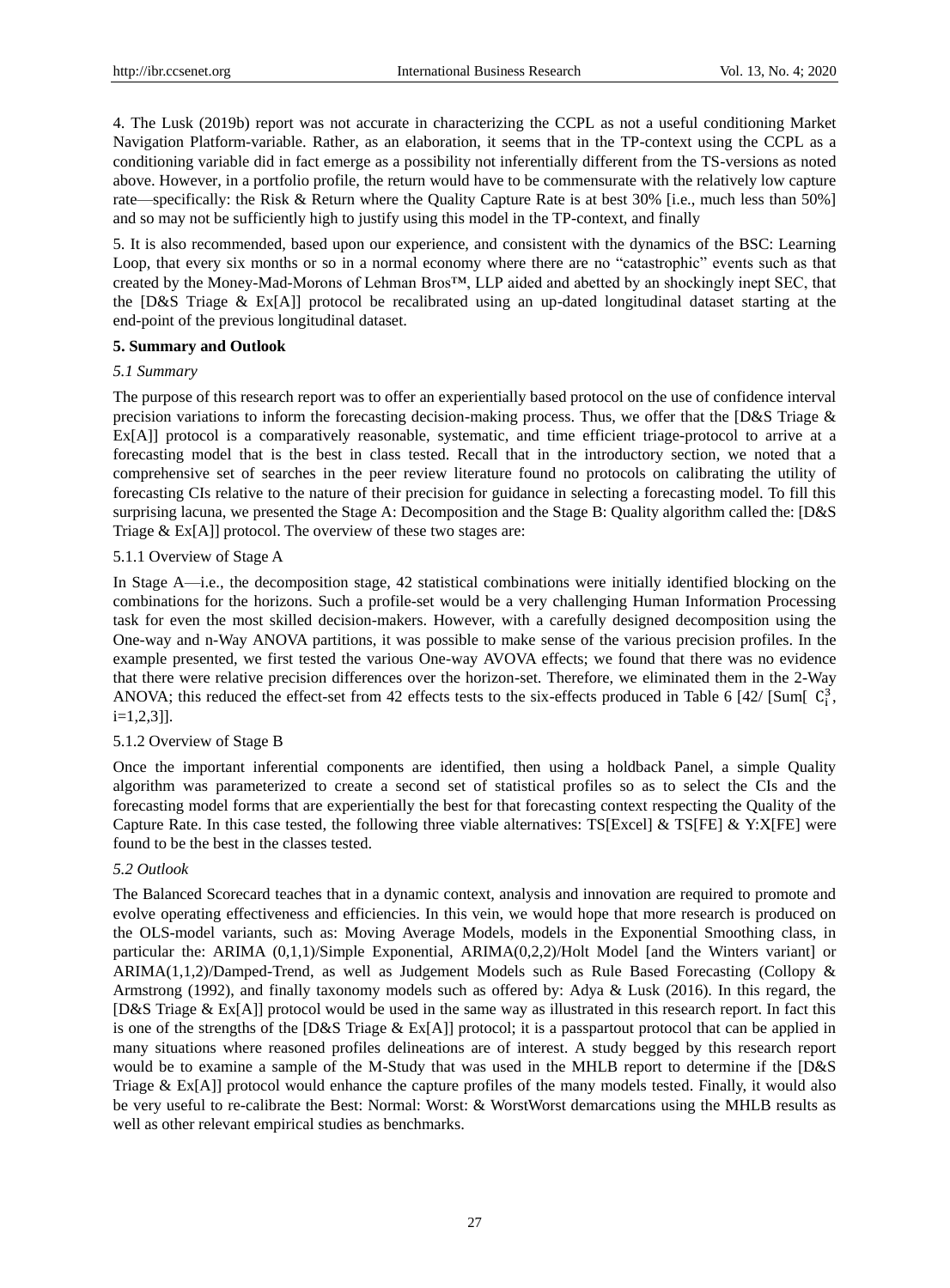## **Acknowledgments**

Thanks and appreciation are due to: Dr. H. Wright, Boston University: Department of Mathematics and Statistics, the participants at the SBE Research Workshop at SUNY: Plattsburgh, and Mr. Manuel Bern, Chief of Internal Audit: TUI International, GmbH, Hannover, Germany and the comments offered by reviewers of the International Business Research journal for their careful reading, helpful comments, and suggestions.

## **References**

- Adya, M., & Lusk, E. (2016). Time series complexity: The development and validation of a rule-based complexity scoring technique. *Decision Support Systems*, on-line[. https://doi.org/10.1016/j.dss.2015.12.009](https://doi.org/10.1016/j.dss.2015.12.009)
- Brillinger, D. (1974). *Time Series: Data Analysis and Theory*. SIAM [International Series in Decision Processes] ISBN: 13: 978-0030769757.
- Brodie, P., Buccellato, T., & Eric Scheffel, E. (2011). Assessing the accuracy of business-level forecasts. *Economic & Labour Market Review*: [*Office for National Statistics*], *Apr*, 119-134. <https://doi.org/10.1057/elmr.2011.46>
- Chen, T. L., & Chen, F. U. (2016). An intelligent pattern recognition model for supporting investment decisions in stock market. *Information Sciences*, *346*(7), 261-274. https://doi.org/10.1016/j.ins.2016.01.079
- Collopy, F., & Armstrong, J. S. (1992). Rule-based forecasting: Development and validation of an expert systems approach to combining time-series extrapolations. *Management Science, 38,* 1394-1414. <https://doi.org/10.1287/mnsc.38.10.1394>
- Duttle, K. (2016). Cognitive skills and confidence: Interrelations with overestimation, overplacement and overprecision. *[Bulletin of Economic Research, suppl. Supplement 1](https://search-proquest-com.proxy.library.upenn.edu/abiglobal/pubidlinkhandler/sng/pubtitle/Bulletin+of+Economic+Research/$N/48647/DocView/1854230310/abstract/CECB3E2E23FD495CPQ/1?accountid=14707)*, *68,* 42-67. <https://doi.org/10.1111/boer.12069>
- Gaber, M., & Lusk, E. (2017). Analytical procedures phase of PCAOB Audits: A Note of caution in selecting the forecasting model. *Journal of Applied Finance and Accounting*, *4*, 76-84. <https://doi.org/10.11114/afa.v4i1.2811>
- Kaplan, R. (1993). Implementing the Balanced Scorecard at FMC Corporation: An interview with Mr. Larry D. Brady. *Harvard Business Review*, *Sept-Oct*, 143-147.
- Kaplan, R., & Norton, D. (1992). The Balanced Scorecard: Measures that drive performance. *Harvard Business Review, Jan-Feb*. Retrieved from <https://hbr.org/1992/01/the-balanced-scorecard-measures-that-drive-performance-2>
- Lusk, E. (2017). Analytic Procedures: A Holdback-vetting forecasting model. *Applied Finance and Accounting*, *3*, 65-74.<http://dx.doi.org/10.11114/afa.v3i1.2139>
- Lusk, E. (2019). Short-Term forecasting in the trading markets: Suggested capture intervals for Bloomberg FA-Downloads, *International Journal of Accounting and Financial Reporting*, *9*, 1-19. <https://doi.org/10.5296/ijafr.v9i1>
- Lusk, E. (2019a). Time series forecasting in stock trading markets: The turning point curiosity. *International Journal of Research in Business and Social Science*, *8*, 1-16.<https://doi.org/10.20525/ijrbs.v8i4.283>
- Lusk, E. (2019b). A benchmarked evaluation of a selected CapitalCube™ interval-scaled market performance variable. *Accounting and Finance Research*, *8*, 1-12[. https://doi.org/10.5430/afr.v8n2p1](https://doi.org/10.5430/afr.v8n2p1)
- Lusk, E., & Halperin, M. (2015). An empirical contextual validation of the Capital Cube<sup>™</sup> Market Trading variables as reflected in a 10-year Panel of the S&P500: Vetting for inference testing. *Accounting and Finance Research*, *5*, 15-26. https://doi.org/10.5430/afr.v5n1p15
- Makridakis, S., & Hibon, M. (2000). The M3-Competition: Results, conclusions and implications. *International Journal of Forecasting*, *4*, 451-476. [https://doi.org/10.1016/S0169-2070\(00\)00057-1](https://doi.org/10.1016/S0169-2070(00)00057-1)
- Makridakis, S., Andersen, A., Carbone, R., Fildes, R., Hibon, M., Lewandowski, R., & Winkler, R. (1982). The accuracy of extrapolation (time-series) methods: Results of a forecasting competition. *Journal of Forecasting, 1*, 111-153[. https://doi.org/10.1002/for.3980010202](https://doi.org/10.1002/for.3980010202)
- Makridakis, S., Hibon, L. E., & Belhadjali, M. (1987). Confidence intervals: An empirical investigation of the series in the M-Competition. *International Journal of Forecasting*, *3*, 489-508. [https://doi.org/10.1016/0169-2070\(87\)90045-8](https://doi.org/10.1016/0169-2070(87)90045-8)
- Mykland, P., & Zhang, L. (2017). Assessment of uncertainty in high frequency data: The observed asymptotic